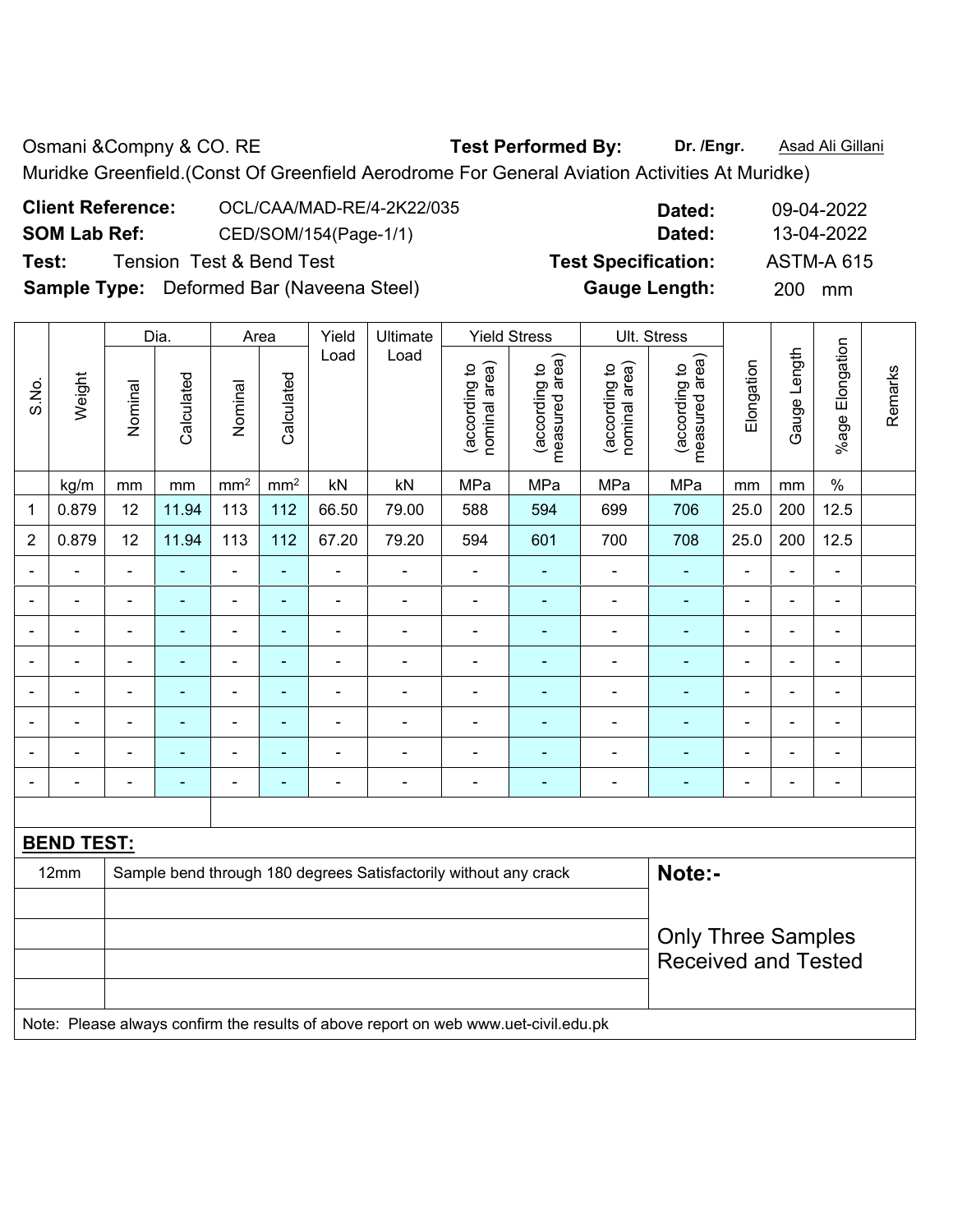Blessed Textiles Limited **Test Performed By: Dr. /Engr.** Wasim Abbas

Sheikhupura.(Project Blessed Textile Mills (Spinning) Unit-04,Ferozewattoan)

| <b>Client Reference:</b>         | Nil                                 | Dated:                     | 13-04-2022        |
|----------------------------------|-------------------------------------|----------------------------|-------------------|
| <b>SOM Lab Ref:</b>              | CED/SOM/158(Page-1/1)               | Dated:                     | 13-04-2022        |
| Test:                            | <b>Tension Test &amp; Bend Test</b> | <b>Test Specification:</b> | <b>ASTM-A 615</b> |
| <b>Sample Type:</b> Deformed Bar |                                     | <b>Gauge Length:</b>       | <b>200</b><br>mm  |
|                                  |                                     |                            |                   |

|                |                   |                | Dia.                     |                          | Area            | Yield                    | Ultimate                                                         |                                | <b>Yield Stress</b>             |                                | Ult. Stress                     |                |                |                          |         |
|----------------|-------------------|----------------|--------------------------|--------------------------|-----------------|--------------------------|------------------------------------------------------------------|--------------------------------|---------------------------------|--------------------------------|---------------------------------|----------------|----------------|--------------------------|---------|
| S.No.          | Weight            | Nominal        | Calculated               | Nominal                  | Calculated      | Load                     | Load                                                             | nominal area)<br>(according to | measured area)<br>(according to | nominal area)<br>(according to | measured area)<br>(according to | Elongation     | Gauge Length   | %age Elongation          | Remarks |
|                | kg/m              | mm             | mm                       | mm <sup>2</sup>          | mm <sup>2</sup> | kN                       | kN                                                               | MPa                            | MPa                             | MPa                            | MPa                             | mm             | mm             | $\%$                     |         |
| $\mathbf 1$    | 3.816             | 25             | 24.88                    | 491                      | 486             | 230.70                   | 311.20                                                           | 470                            | 475                             | 634                            | 641                             | 32.5           | 200            | 16.3                     |         |
| $\overline{2}$ | 3.856             | 25             | 25.01                    | 491                      | 491             | 224.70                   | 306.70                                                           | 458                            | 458                             | 625                            | 625                             | 32.5           | 200            | 16.3                     |         |
| 3              | 0.901             | 12             | 12.09                    | 113                      | 115             | 56.50                    | 77.20                                                            | 500                            | 493                             | 683                            | 673                             | 25.0           | 200            | 12.5                     |         |
| 4              | 0.895             | 12             | 12.05                    | 113                      | 114             | 59.50                    | 75.00                                                            | 526                            | 522                             | 663                            | 658                             | 27.5           | 200            | 13.8                     |         |
| $\blacksquare$ | $\blacksquare$    | $\blacksquare$ | $\blacksquare$           | $\blacksquare$           | $\blacksquare$  | $\blacksquare$           | $\blacksquare$                                                   | $\blacksquare$                 | ۰                               | ۰                              | $\overline{\phantom{0}}$        | $\blacksquare$ | $\blacksquare$ | $\blacksquare$           |         |
|                | $\blacksquare$    | $\blacksquare$ | $\blacksquare$           | $\blacksquare$           | $\blacksquare$  | ä,                       | $\blacksquare$                                                   | $\blacksquare$                 | $\blacksquare$                  | ÷,                             | $\blacksquare$                  |                | L,             | $\blacksquare$           |         |
|                | $\overline{a}$    |                | $\blacksquare$           | $\blacksquare$           | $\blacksquare$  | ۰                        |                                                                  | $\blacksquare$                 | ÷                               | $\blacksquare$                 |                                 |                | $\blacksquare$ | $\overline{\phantom{0}}$ |         |
| $\blacksquare$ |                   |                | $\overline{\phantom{0}}$ | $\blacksquare$           | $\blacksquare$  | $\overline{\phantom{0}}$ | $\blacksquare$                                                   | $\qquad \qquad \blacksquare$   | $\overline{\phantom{0}}$        | ÷                              | ۰                               | ä,             |                | $\blacksquare$           |         |
| ۳              | ۰                 | $\blacksquare$ | $\blacksquare$           | $\overline{\phantom{a}}$ | ٠               | $\overline{\phantom{0}}$ | $\blacksquare$                                                   | $\blacksquare$                 | ÷                               | $\blacksquare$                 | ۰                               | $\blacksquare$ | $\blacksquare$ | $\blacksquare$           |         |
|                | L,                | $\blacksquare$ | $\blacksquare$           | $\blacksquare$           | $\blacksquare$  | ÷                        | $\blacksquare$                                                   | $\blacksquare$                 | $\blacksquare$                  | ä,                             | $\blacksquare$                  | $\blacksquare$ | L,             | $\overline{\phantom{a}}$ |         |
|                |                   |                |                          |                          |                 |                          |                                                                  |                                |                                 |                                |                                 |                |                |                          |         |
|                | <b>BEND TEST:</b> |                |                          |                          |                 |                          |                                                                  |                                |                                 |                                |                                 |                |                |                          |         |
|                | 25mm              |                |                          |                          |                 |                          | Sample bend through 180 degrees Satisfactorily without any crack |                                |                                 |                                | Note:-                          |                |                |                          |         |
|                | 12mm              |                |                          |                          |                 |                          | Sample bend through 180 degrees Satisfactorily without any crack |                                |                                 |                                |                                 |                |                |                          |         |
|                |                   |                |                          |                          |                 |                          |                                                                  |                                |                                 |                                | <b>Only Six Samples</b>         |                |                |                          |         |
|                |                   |                |                          |                          |                 |                          |                                                                  |                                |                                 |                                | <b>Received and Tested</b>      |                |                |                          |         |
|                |                   |                |                          |                          |                 |                          |                                                                  |                                |                                 |                                |                                 |                |                |                          |         |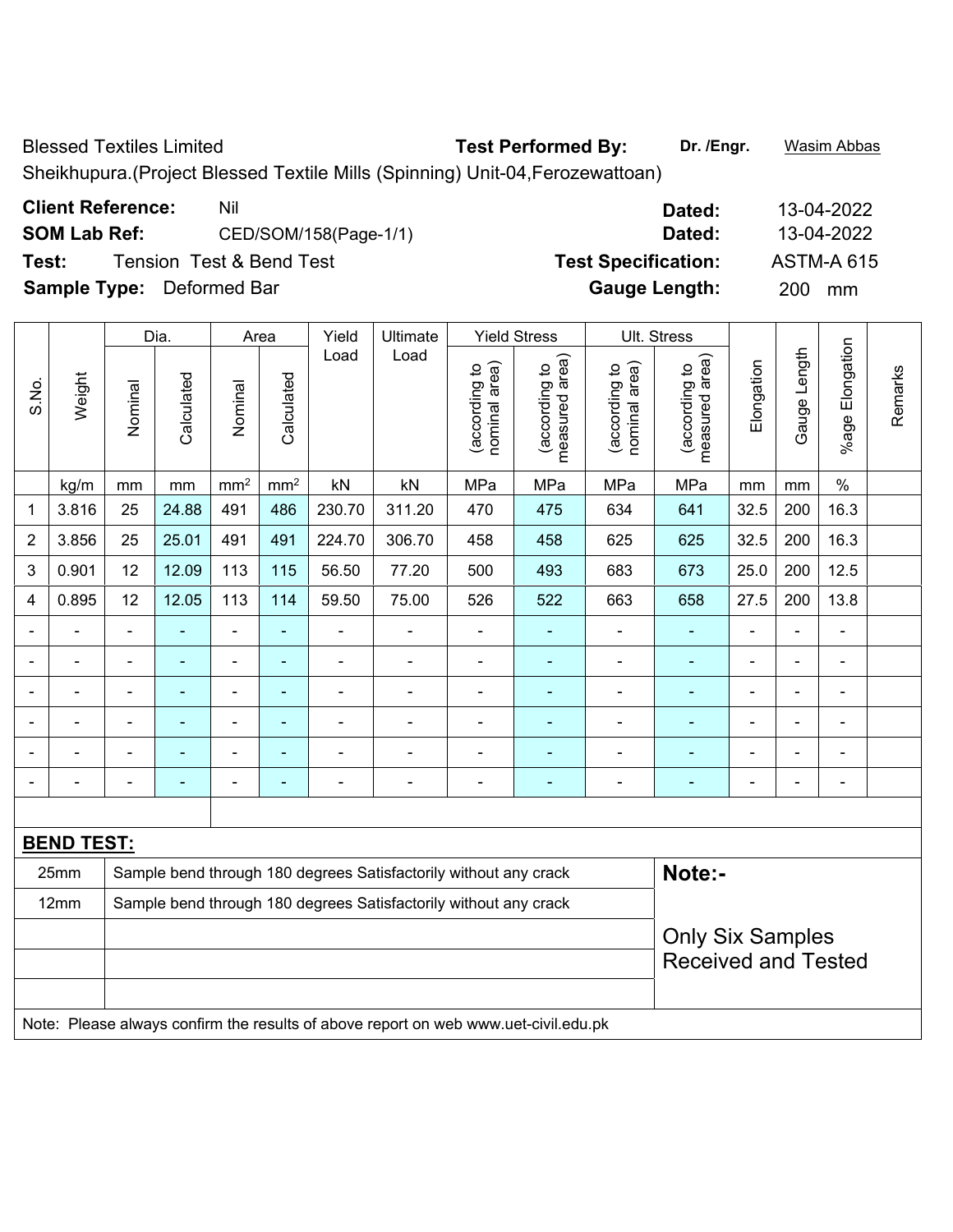Sub Divisional officer, **Test Performed By:** Dr. /Engr. **Asad Ali Gillani** Associated By: Dr. /Engr. **Asad Ali Gillani** 

BSD No.9 Lahore.(Const Of BS(18-19) Apartments At Qurban Lines Lhr)

**Client Reference:** 689/9th

**Dated:** 22-03-2022 **Dated:** 13-04-2022

**Test:** Tension Test & Bend Test **Test Specification:** ASTM-A-615 **Gauge Length:** 8 inch **Sample Type:** Deformed Bar (Pakistan Steel)

| <b>SOM Lab</b>           |                |
|--------------------------|----------------|
| Ref:                     | 155 (Page-1/1) |
| Dated:                   | 13-04-2022     |
| 8 <del>0 T</del> M & OAF |                |

|                |                   |                | Dia.                   |                 | Area            | Yield | Ultimate                                                                            |                                | <b>Yield Stress</b>             | Ult. Stress                    |                                 |                |                |                 |         |
|----------------|-------------------|----------------|------------------------|-----------------|-----------------|-------|-------------------------------------------------------------------------------------|--------------------------------|---------------------------------|--------------------------------|---------------------------------|----------------|----------------|-----------------|---------|
| S.No.          | Weight            | Nominal        | Calculated             | Nominal         | Calculated      | Load  | Load                                                                                | nominal area)<br>(according to | measured area)<br>(according to | nominal area)<br>(according to | measured area)<br>(according to | Elongation     | Gauge Length   | %age Elongation | Remarks |
|                | Ib/ft             | #              | in                     | in <sup>2</sup> | in <sup>2</sup> | Tons  | Tons                                                                                | psi                            | psi                             | psi                            | psi                             | in             | in             | $\%$            |         |
| 1              | 2.710             | 8              | 1.007                  | 0.79            | 0.796           | 25.79 | 34.58                                                                               | 72000                          | 71460                           | 96530                          | 95800                           | 1.40           | 8.0            | 17.5            |         |
| $\overline{2}$ | 2.662             | 8              | 0.998                  | 0.79            | 0.782           | 25.05 | 33.64                                                                               | 69920                          | 70640                           | 93910                          | 94870                           | 1.50           | 8.0            | 18.8            |         |
| 3              | 1.491             | 6              | 0.747                  | 0.44            | 0.438           | 14.27 | 18.62                                                                               | 71540                          | 71860                           | 93350                          | 93780                           | 1.20           | 8.0            | 15.0            |         |
| 4              | 1.498             | 6              | 0.748                  | 0.44            | 0.440           | 16.00 | 20.46                                                                               | 80220                          | 80220                           | 102550                         | 102550                          | 1.10           | 8.0            | 13.8            |         |
| 5              | 0.664             | 4              | 0.498                  | 0.20            | 0.195           | 7.29  | 9.25                                                                                | 80370                          | 82430                           | 101960                         | 104570                          | 1.10           | 8.0            | 13.8            |         |
| 6              | 0.703             | 4              | 0.513                  | 0.20            | 0.207           | 7.34  | 9.38                                                                                | 80940                          | 78200                           | 103420                         | 99920                           | 1.20           | 8.0            | 15.0            |         |
|                | ÷,                | $\blacksquare$ | ÷                      | ÷,              |                 | ä,    | $\blacksquare$                                                                      | ä,                             |                                 |                                | ٠                               | $\blacksquare$ | $\blacksquare$ | $\blacksquare$  |         |
|                | ä,                | ä,             | ٠                      | ۰               |                 | ä,    | $\blacksquare$                                                                      | L.                             | $\blacksquare$                  | -                              | ۰                               | $\blacksquare$ | $\blacksquare$ | $\blacksquare$  |         |
|                | $\blacksquare$    | $\blacksquare$ | ÷,                     | $\blacksquare$  | ۰               | ÷     | ÷,                                                                                  | $\blacksquare$                 | $\sim$                          | $\blacksquare$                 | Ξ                               | $\blacksquare$ |                | $\blacksquare$  |         |
|                |                   |                | ٠                      | ÷,              |                 |       | $\blacksquare$                                                                      |                                | $\blacksquare$                  | ä,                             | ٠                               |                |                | $\blacksquare$  |         |
|                |                   |                |                        |                 |                 |       |                                                                                     |                                |                                 |                                |                                 |                |                |                 |         |
|                | <b>BEND TEST:</b> |                |                        |                 |                 |       |                                                                                     |                                |                                 |                                |                                 |                |                |                 |         |
|                |                   |                | No Bend test performed |                 |                 |       |                                                                                     |                                |                                 |                                | Note:-                          |                |                |                 |         |
|                |                   |                |                        |                 |                 |       |                                                                                     |                                |                                 |                                |                                 |                |                |                 |         |
|                |                   |                |                        |                 |                 |       |                                                                                     |                                |                                 |                                | <b>Only Six Samples</b>         |                |                |                 |         |
|                |                   |                |                        |                 |                 |       |                                                                                     |                                |                                 |                                | <b>Received and Tested</b>      |                |                |                 |         |
|                |                   |                |                        |                 |                 |       | Note: Please always confirm the results of above report on web www.uet-civil.edu.pk |                                |                                 |                                |                                 |                |                |                 |         |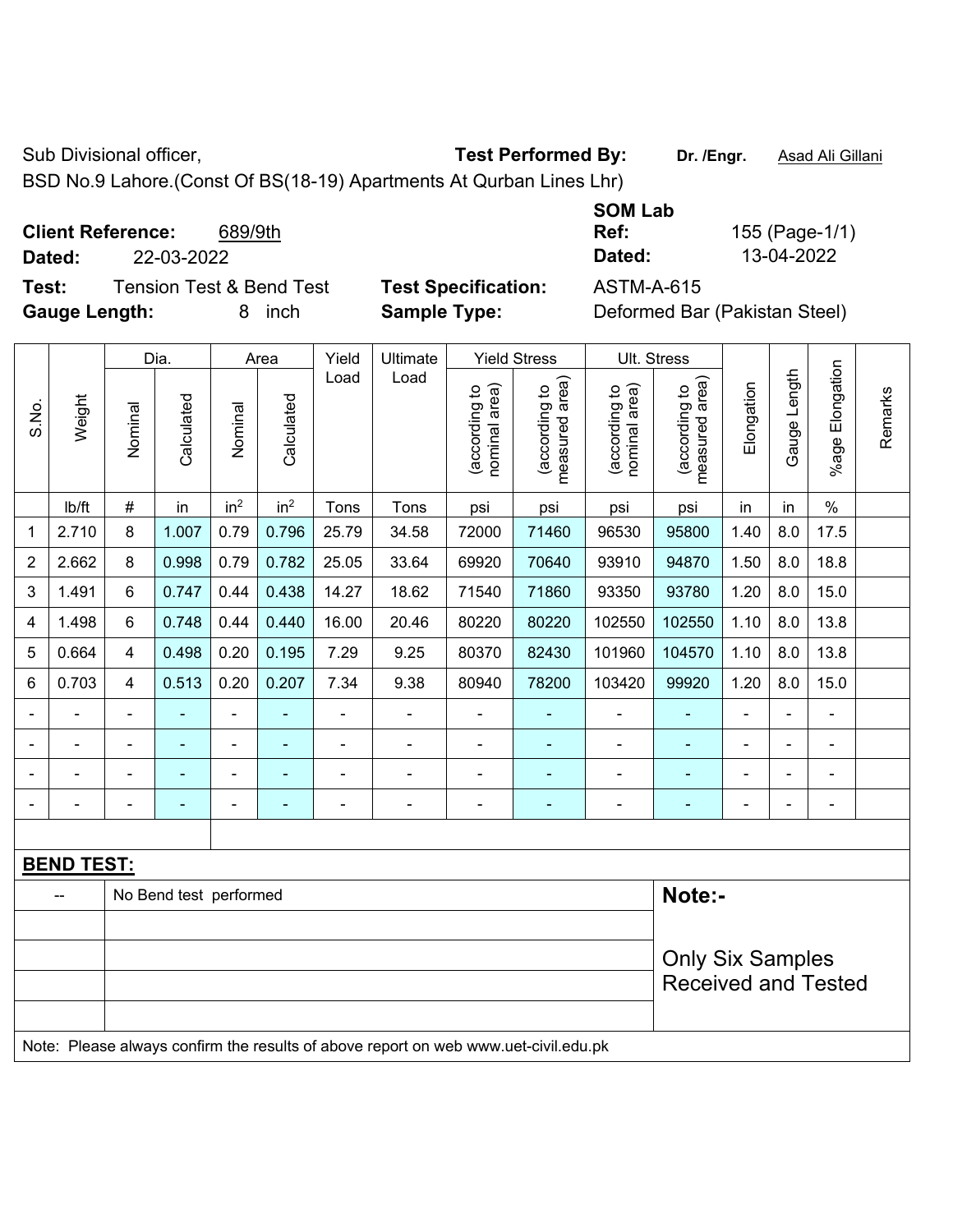Shahzad Javaid Cheema **Test Performed By:** Dr. /Engr. **Wasim Abbas** 

PM Niaz Aebaaz.(Const Of Galleria Residences, Lahore)

|  | <b>Client Reference:</b> | Nil |
|--|--------------------------|-----|
|--|--------------------------|-----|

**Dated:** 13-04-2022 **Dated:** 13-04-2022

**Test:** Tension Test & Bend Test Test Specification: Gauge Length: **8** inch **Sample Type:** 

| <b>SOM Lab</b><br>Ref:<br>Dated:  | 156 (Page-1/1)<br>13-04-2022 |
|-----------------------------------|------------------------------|
| <b>ASTM-A-615</b><br>Deformed Bar |                              |

|                |                          |                | Dia.           |                          | Area            | Yield                    | Ultimate                                                                            |                                | <b>Yield Stress</b>             |                                | <b>Ult. Stress</b>              |                          |                |                       |         |
|----------------|--------------------------|----------------|----------------|--------------------------|-----------------|--------------------------|-------------------------------------------------------------------------------------|--------------------------------|---------------------------------|--------------------------------|---------------------------------|--------------------------|----------------|-----------------------|---------|
| S.No.          | Weight                   | Nominal        | Calculated     | Nominal                  | Calculated      | Load                     | Load                                                                                | nominal area)<br>(according to | (according to<br>measured area) | (according to<br>nominal area) | (according to<br>measured area) | Elongation               | Gauge Length   | Elongation<br>$%$ age | Remarks |
|                | lb/ft                    | #              | in             | in <sup>2</sup>          | in <sup>2</sup> | Tons                     | Tons                                                                                | psi                            | psi                             | psi                            | psi                             | in                       | in             | $\frac{0}{0}$         |         |
| 1              | 2.630                    | 8              | 0.992          | 0.79                     | 0.773           | 28.82                    | 34.81                                                                               | 80450                          | 82220                           | 97190                          | 99320                           | 1.00                     | 8.0            | 12.5                  |         |
| $\overline{2}$ | 2.648                    | 8              | 0.995          | 0.79                     | 0.778           | 28.87                    | 35.17                                                                               | 80590                          | 81840                           | 98180                          | 99700                           | 1.10                     | 8.0            | 13.8                  |         |
| $\blacksquare$ | ä,                       | $\blacksquare$ | $\frac{1}{2}$  | $\blacksquare$           | ÷               | $\blacksquare$           | $\blacksquare$                                                                      | $\blacksquare$                 | $\blacksquare$                  | $\blacksquare$                 | ۰                               | $\blacksquare$           | $\blacksquare$ | $\blacksquare$        |         |
| $\blacksquare$ | ä,                       | $\blacksquare$ | ÷,             | $\overline{\phantom{a}}$ | ÷               | $\blacksquare$           | $\qquad \qquad \blacksquare$                                                        | $\blacksquare$                 | $\blacksquare$                  | $\blacksquare$                 | $\blacksquare$                  | $\overline{\phantom{a}}$ | $\blacksquare$ | $\blacksquare$        |         |
| $\blacksquare$ | ÷.                       | $\blacksquare$ | ÷,             | $\blacksquare$           | ٠               | $\blacksquare$           | $\blacksquare$                                                                      | $\blacksquare$                 | $\blacksquare$                  | $\blacksquare$                 | $\blacksquare$                  | $\blacksquare$           |                | $\blacksquare$        |         |
| Ē,             | ÷.                       | $\blacksquare$ | $\blacksquare$ | $\blacksquare$           | ä,              | ä,                       | $\blacksquare$                                                                      | $\blacksquare$                 | ۰                               | $\blacksquare$                 | $\blacksquare$                  | ä,                       |                | $\blacksquare$        |         |
|                |                          |                |                |                          |                 |                          | $\blacksquare$                                                                      | $\blacksquare$                 | $\blacksquare$                  | ۰                              | $\blacksquare$                  | $\blacksquare$           |                | $\blacksquare$        |         |
|                | $\blacksquare$           | $\blacksquare$ | $\blacksquare$ | $\blacksquare$           | $\blacksquare$  | $\blacksquare$           | $\blacksquare$                                                                      | ä,                             | ٠                               | $\blacksquare$                 | ä,                              | $\blacksquare$           |                | $\blacksquare$        |         |
| ÷              | ÷                        | L,             |                | $\overline{a}$           |                 |                          | $\blacksquare$                                                                      | ÷                              | $\blacksquare$                  | ÷                              | ÷                               |                          |                | ÷                     |         |
| $\blacksquare$ | $\overline{\phantom{0}}$ | $\blacksquare$ | $\blacksquare$ | $\overline{\phantom{a}}$ | ٠               | $\overline{\phantom{a}}$ | $\blacksquare$                                                                      | $\blacksquare$                 | $\blacksquare$                  | $\blacksquare$                 | ÷,                              | $\blacksquare$           |                | $\blacksquare$        |         |
|                |                          |                |                |                          |                 |                          |                                                                                     |                                |                                 |                                |                                 |                          |                |                       |         |
|                | <b>BEND TEST:</b>        |                |                |                          |                 |                          |                                                                                     |                                |                                 |                                |                                 |                          |                |                       |         |
|                | # 8                      |                |                |                          |                 |                          | Sample bend through 180 degrees Satisfactorily without any crack                    |                                |                                 |                                | Note:-                          |                          |                |                       |         |
|                |                          |                |                |                          |                 |                          |                                                                                     |                                |                                 |                                |                                 |                          |                |                       |         |
|                |                          |                |                |                          |                 |                          |                                                                                     |                                |                                 |                                | <b>Only Three Samples</b>       |                          |                |                       |         |
|                |                          |                |                |                          |                 |                          |                                                                                     |                                |                                 |                                | <b>Received and Tested</b>      |                          |                |                       |         |
|                |                          |                |                |                          |                 |                          |                                                                                     |                                |                                 |                                |                                 |                          |                |                       |         |
|                |                          |                |                |                          |                 |                          | Note: Please always confirm the results of above report on web www.uet-civil.edu.pk |                                |                                 |                                |                                 |                          |                |                       |         |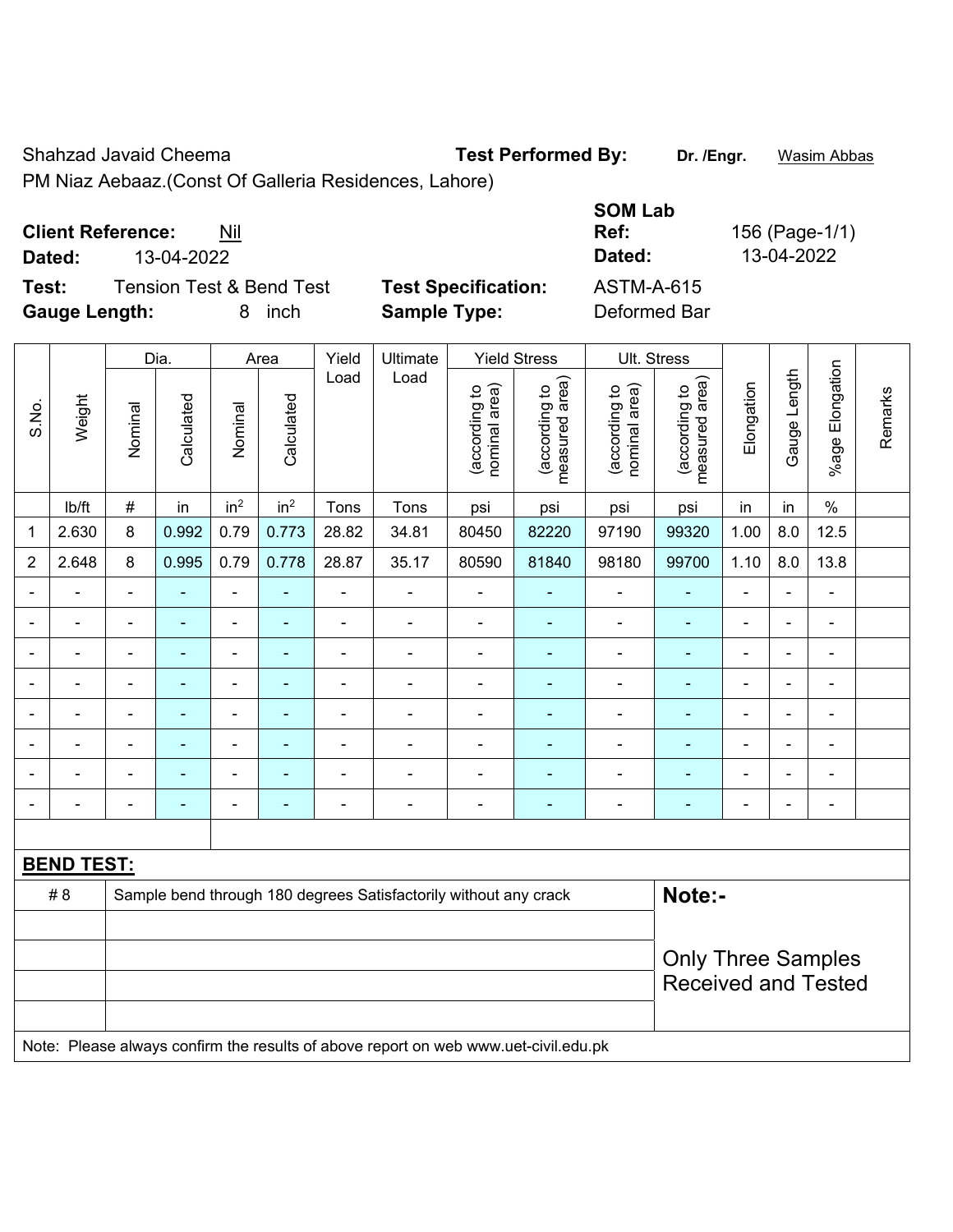Sajjad Ali Memon **Test Performed By:** Dr. /Engr. **Wasim Abbas** 

RE Pillar & Sons.(Rumanza Golf & Country Club,DHA Multan)

## **Client Reference:** P&S/OTH/GEN/00077

**Test:** Tension Test & Bend Test **Test Specification:** ASTM-**Gauge Length:** 8 inch **Sample Type:** Deformed Bar (SJ Steel)

|        |                                               |                            | <b>SOM Lab</b> |                |
|--------|-----------------------------------------------|----------------------------|----------------|----------------|
|        | <b>Client Reference:</b><br>P&S/OTH/GEN/00077 |                            | Ref:           | 157 (Page-1/1) |
| Dated: | 28-03-2022                                    |                            | Dated:         | 13-04-2022     |
| Test:  | Tension Test & Bend Test.                     | <b>Test Specification:</b> | ASTM-A-615     |                |

|                |                   |                          | Dia.           |                 | Area            | Yield          | Ultimate                                                                            |                               | <b>Yield Stress</b>             |                                | Ult. Stress                                           |                |              |                         |         |
|----------------|-------------------|--------------------------|----------------|-----------------|-----------------|----------------|-------------------------------------------------------------------------------------|-------------------------------|---------------------------------|--------------------------------|-------------------------------------------------------|----------------|--------------|-------------------------|---------|
| S.No.          | Weight            | Nominal                  | Calculated     | Nominal         | Calculated      | Load           | Load                                                                                | nominal area)<br>according to | (according to<br>measured area) | (according to<br>nominal area) | (according to<br>measured area)                       | Elongation     | Gauge Length | Elongation<br>$%$ age I | Remarks |
|                | lb/ft             | #                        | in             | in <sup>2</sup> | in <sup>2</sup> | Tons           | Tons                                                                                | psi                           | psi                             | psi                            | psi                                                   | in             | in           | $\frac{0}{0}$           |         |
| 1              | 2.658             | 8                        | 0.997          | 0.79            | 0.781           | 22.65          | 36.41                                                                               | 63240                         | 63960                           | 101650                         | 102820                                                | 1.40           | 8.0          | 17.5                    |         |
| $\overline{2}$ | 2.649             | 8                        | 0.995          | 0.79            | 0.778           | 22.60          | 36.34                                                                               | 63090                         | 64070                           | 101450                         | 103020                                                | 1.50           | 8.0          | 18.8                    |         |
| 3              | 0.669             | $\overline{4}$           | 0.501          | 0.20            | 0.197           | 6.07           | 8.77                                                                                | 66890                         | 67900                           | 96670                          | 98140                                                 | 1.40           | 8.0          | 17.5                    |         |
| 4              | 0.687             | 4                        | 0.507          | 0.20            | 0.202           | 6.27           | 9.02                                                                                | 69130                         | 68450                           | 99480                          | 98500                                                 | 1.30           | 8.0          | 16.3                    |         |
|                | ÷                 | $\overline{\phantom{a}}$ | ÷,             | $\blacksquare$  | $\blacksquare$  | $\blacksquare$ | $\frac{1}{2}$                                                                       | $\blacksquare$                | $\blacksquare$                  | $\blacksquare$                 | $\blacksquare$                                        | $\blacksquare$ | ÷.           | $\overline{a}$          |         |
|                | ÷                 | $\blacksquare$           | $\blacksquare$ | $\blacksquare$  |                 | ÷,             | ÷,                                                                                  | $\blacksquare$                |                                 | ÷,                             | ÷,                                                    | ä,             |              | $\blacksquare$          |         |
|                | ä,                | $\overline{\phantom{a}}$ | $\blacksquare$ | $\blacksquare$  | ۰               | L,             | $\frac{1}{2}$                                                                       | $\blacksquare$                | $\blacksquare$                  | $\blacksquare$                 | $\blacksquare$                                        | $\blacksquare$ |              | ÷,                      |         |
|                |                   |                          |                |                 |                 |                |                                                                                     |                               |                                 |                                | $\blacksquare$                                        |                |              |                         |         |
|                |                   |                          |                |                 |                 |                |                                                                                     |                               |                                 |                                |                                                       |                |              |                         |         |
|                |                   | $\blacksquare$           | ٠              | $\blacksquare$  |                 | Ē,             | $\blacksquare$                                                                      | $\blacksquare$                | ٠                               | $\blacksquare$                 | $\blacksquare$                                        | $\blacksquare$ |              | $\blacksquare$          |         |
|                |                   |                          |                |                 |                 |                |                                                                                     |                               |                                 |                                |                                                       |                |              |                         |         |
|                | <b>BEND TEST:</b> |                          |                |                 |                 |                |                                                                                     |                               |                                 |                                |                                                       |                |              |                         |         |
|                | # 8               |                          |                |                 |                 |                | Sample bend through 180 degrees Satisfactorily without any crack                    |                               |                                 |                                | Note:-                                                |                |              |                         |         |
|                | #4                |                          |                |                 |                 |                | Sample bend through 180 degrees Satisfactorily without any crack                    |                               |                                 |                                |                                                       |                |              |                         |         |
|                |                   |                          |                |                 |                 |                |                                                                                     |                               |                                 |                                | <b>Only Six Samples</b><br><b>Received and Tested</b> |                |              |                         |         |
|                |                   |                          |                |                 |                 |                | Note: Please always confirm the results of above report on web www.uet-civil.edu.pk |                               |                                 |                                |                                                       |                |              |                         |         |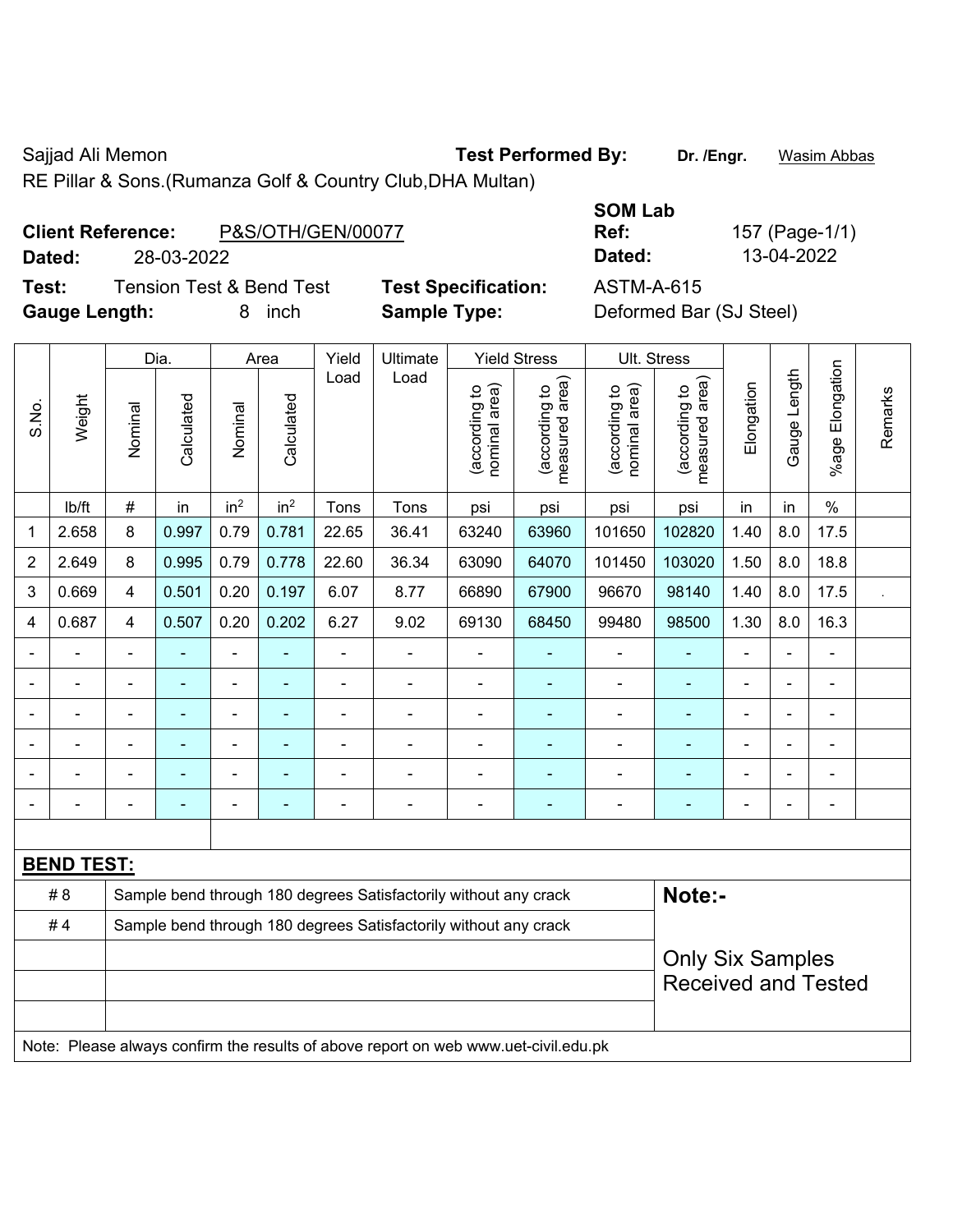Engr. Naveed Sadiq **Test Performed By: Dr. /Engr.** Wasim Abbas

RE Orbit Housing. Lahore. (The Springs Apartment Homes)

**Test:** Tension Test & Bend Test **Test Specification:** ASTM-A-615 **Gauge Length:** 8 inch **Sample Type:** Deformed Bar

**SOM Lab Ref:** 159 (Page-1/1) **Dated:** 13-04-2022 **Dated:** 13-04-2022

|                |                   |                                                                                              | Dia.       |                 | Area                     | Yield | Ultimate                                                                            |                               | <b>Yield Stress</b>             |                                | Ult. Stress                     |                |              |                       |         |
|----------------|-------------------|----------------------------------------------------------------------------------------------|------------|-----------------|--------------------------|-------|-------------------------------------------------------------------------------------|-------------------------------|---------------------------------|--------------------------------|---------------------------------|----------------|--------------|-----------------------|---------|
| S.No.          | Weight            | Nominal                                                                                      | Calculated | Nominal         | Calculated               | Load  | Load                                                                                | nominal area)<br>according to | (according to<br>measured area) | (according to<br>nominal area) | (according to<br>measured area) | Elongation     | Gauge Length | Elongation<br>$%$ age | Remarks |
|                | lb/ft             | #                                                                                            | in         | in <sup>2</sup> | in <sup>2</sup>          | Tons  | Tons                                                                                | psi                           | psi                             | psi                            | psi                             | in             | in           | $\frac{0}{0}$         |         |
| 1              | 2.661             | 8                                                                                            | 0.998      | 0.79            | 0.782                    | 24.74 | 35.88                                                                               | 69070                         | 69780                           | 100170                         | 101200                          | 1.40           | 8.0          | 17.5                  |         |
| $\overline{2}$ | 2.677             | 8                                                                                            | 1.001      | 0.79            | 0.787                    | 24.82 | 36.06                                                                               | 69300                         | 69560                           | 100660                         | 101040                          | 1.40           | 8.0          | 17.5                  |         |
| 3              | 1.485             | 6                                                                                            | 0.745      | 0.44            | 0.436                    | 13.71 | 18.47                                                                               | 68730                         | 69360                           | 92590                          | 93430                           | 1.50           | 8.0          | 18.8                  |         |
| 4              | 1.486             | 6                                                                                            | 0.746      | 0.44            | 0.437                    | 13.66 | 18.35                                                                               | 68470                         | 68940                           | 91970                          | 92600                           | 1.40           | 8.0          | 17.5                  |         |
| 5              | 0.655             | $\overline{4}$                                                                               | 0.494      | 0.20            | 0.192                    | 6.57  | 9.33                                                                                | 72510                         | 75530                           | 102860                         | 107140                          | 1.10           | 8.0          | 13.8                  |         |
| 6              | 0.648             | 4                                                                                            | 0.492      | 0.20            | 0.190                    | 6.24  | 8.63                                                                                | 68800                         | 72420                           | 95210                          | 100220                          | 1.10           | 8.0          | 13.8                  |         |
|                |                   |                                                                                              |            |                 |                          |       | L.                                                                                  | L,                            |                                 |                                |                                 |                |              | ÷                     |         |
|                |                   |                                                                                              |            | $\blacksquare$  |                          |       | $\blacksquare$                                                                      | $\blacksquare$                |                                 | $\blacksquare$                 |                                 |                |              | ä,                    |         |
|                |                   | $\blacksquare$                                                                               | ۰          | $\overline{a}$  | $\overline{\phantom{0}}$ |       | -                                                                                   | $\overline{a}$                | ٠                               | $\overline{a}$                 | ۳                               | $\blacksquare$ |              | -                     |         |
|                |                   |                                                                                              |            | ÷               | $\blacksquare$           | ÷     | $\overline{\phantom{0}}$                                                            | $\blacksquare$                | $\blacksquare$                  | $\overline{\phantom{a}}$       | $\blacksquare$                  | $\blacksquare$ |              | ÷                     |         |
|                |                   |                                                                                              |            |                 |                          |       |                                                                                     |                               |                                 |                                |                                 |                |              |                       |         |
|                | <b>BEND TEST:</b> |                                                                                              |            |                 |                          |       |                                                                                     |                               |                                 |                                |                                 |                |              |                       |         |
|                | # 8               |                                                                                              |            |                 |                          |       | Sample bend through 180 degrees Satisfactorily without any crack                    |                               |                                 |                                | Note:-                          |                |              |                       |         |
|                | #6                |                                                                                              |            |                 |                          |       | Sample bend through 180 degrees Satisfactorily without any crack                    |                               |                                 |                                |                                 |                |              |                       |         |
|                | #4                | Sample bend through 180 degrees Satisfactorily without any crack<br><b>Only Nine Samples</b> |            |                 |                          |       |                                                                                     |                               |                                 |                                |                                 |                |              |                       |         |
|                |                   |                                                                                              |            |                 |                          |       |                                                                                     |                               |                                 |                                | <b>Received and Tested</b>      |                |              |                       |         |
|                |                   |                                                                                              |            |                 |                          |       |                                                                                     |                               |                                 |                                |                                 |                |              |                       |         |
|                |                   |                                                                                              |            |                 |                          |       | Note: Please always confirm the results of above report on web www.uet-civil.edu.pk |                               |                                 |                                |                                 |                |              |                       |         |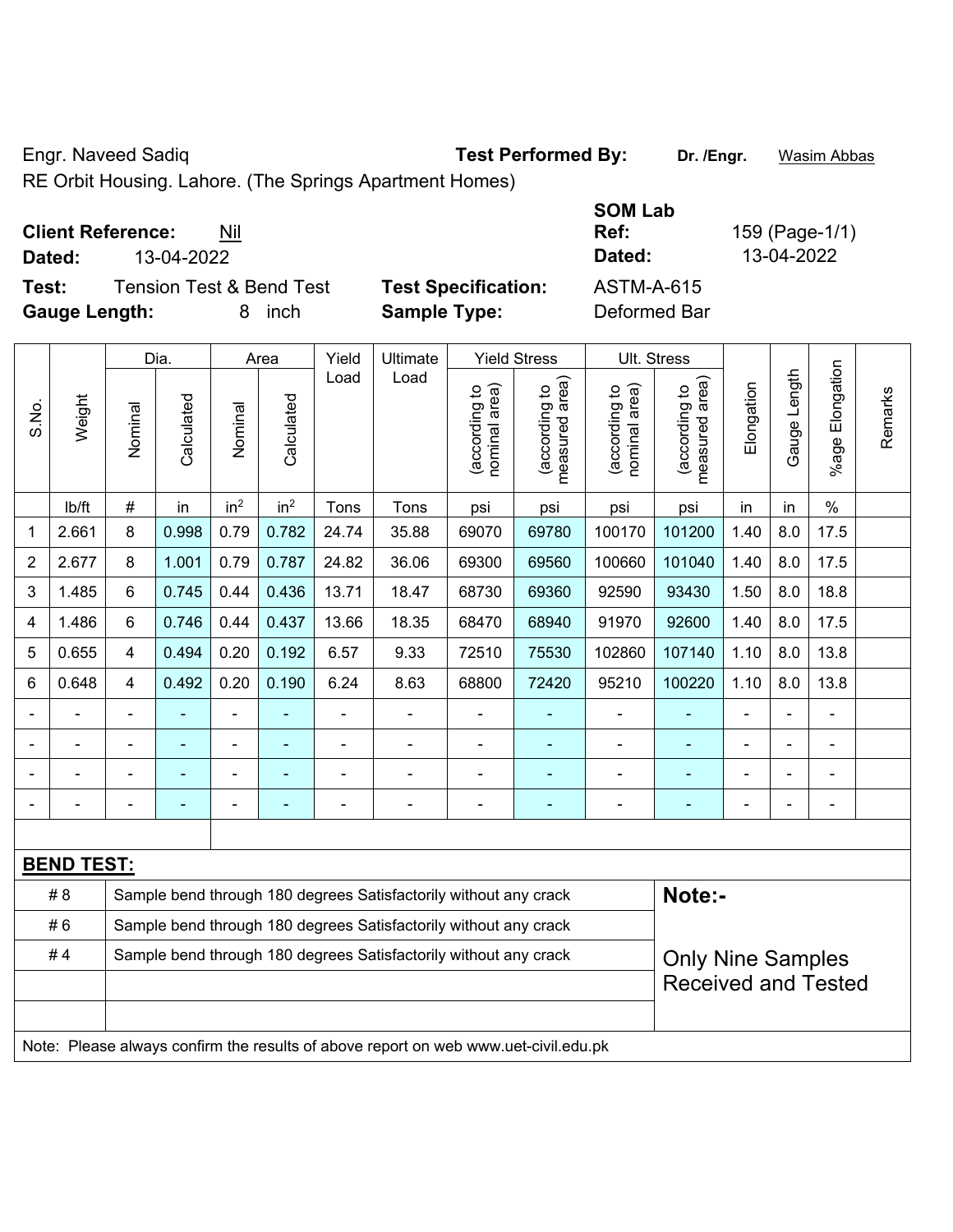Inam Ul Haq **Test Performed By:** Dr. /Engr. **Bilal** 

RE Metroplan-Asian Jv,Layyah(Establishment Of 200 Bedded Mother & Child Hospital(MCH),Layyah)

| <b>Client Reference:</b> |            | Metroplan-Asian Jv-MCH-Layyah-RE-18 | _ _ _ _ _ _ _ _<br>Ref: | 160 (Page-1/ |
|--------------------------|------------|-------------------------------------|-------------------------|--------------|
| Dated:                   | 09-04-2022 |                                     | Dated:                  | 13-04-2022   |

**Test:** Tension Test & Bend Test **Test Specification:** ASTM-A-615 **Gauge Length:** 8 inch **Sample Type:** Deformed Bar (AF Steel)

**SOM Lab Ref:** 160 (Page-1/2)

|                |                   |                                                                  | Dia.       |                 | Area            | Yield                                                            | Ultimate                                                         |                                | <b>Yield Stress</b>             | Ult. Stress                   |                                            |            |                |                          |         |
|----------------|-------------------|------------------------------------------------------------------|------------|-----------------|-----------------|------------------------------------------------------------------|------------------------------------------------------------------|--------------------------------|---------------------------------|-------------------------------|--------------------------------------------|------------|----------------|--------------------------|---------|
| S.No.          | Weight            | Nominal                                                          | Calculated | Nominal         | Calculated      | Load                                                             | Load                                                             | nominal area)<br>(according to | measured area)<br>(according to | nominal area)<br>according to | (acording to<br>neasured area)<br>measured | Elongation | Gauge Length   | Elongation<br>$%$ age    | Remarks |
|                | lb/ft             | $\#$                                                             | in         | in <sup>2</sup> | in <sup>2</sup> | Tons                                                             | Tons                                                             | psi                            | psi                             | psi                           | psi                                        | in         | in             | $\%$                     |         |
| 1              | 2.659             | 8                                                                | 0.997      | 0.79            | 0.781           | 27.22                                                            | 36.49                                                            | 75980                          | 76860                           | 101880                        | 103050                                     | 1.50       | 8.0            | 18.8                     |         |
| $\overline{2}$ | 2.661             | 8                                                                | 0.998      | 0.79            | 0.782           | 23.71                                                            | 33.28                                                            | 66200                          | 66870                           | 92920                         | 93870                                      | 1.30       | 8.0            | 16.3                     |         |
| 3              | 1.451             | 6                                                                | 0.736      | 0.44            | 0.426           | 14.68                                                            | 20.23                                                            | 73580                          | 76000                           | 101420                        | 104760                                     | 1.40       | 8.0            | 17.5                     |         |
| 4              | 1.464             | 6                                                                | 0.740      | 0.44            | 0.430           | 14.98                                                            | 20.51                                                            | 75110                          | 76860                           | 102800                        | 105190                                     | 1.20       | 8.0            | 15.0                     |         |
| 5              | 0.640             | $\overline{4}$                                                   | 0.489      | 0.20            | 0.188           | 7.19                                                             | 9.09                                                             | 79250                          | 84310                           | 100270                        | 106670                                     | 1.00       | 8.0            | 12.5                     |         |
| 6              | 0.643             | $\overline{4}$                                                   | 0.491      | 0.20            | 0.189           | 7.05                                                             | 8.97                                                             | 77790                          | 82320                           | 98920                         | 104680                                     | 1.00       | 8.0            | 12.5                     |         |
|                |                   | $\blacksquare$                                                   |            | $\blacksquare$  |                 | $\blacksquare$                                                   | $\blacksquare$                                                   | $\blacksquare$                 |                                 |                               |                                            |            |                |                          |         |
|                |                   | $\blacksquare$                                                   | -          |                 |                 | $\blacksquare$                                                   | ÷                                                                |                                |                                 | $\blacksquare$                | ÷                                          |            | $\blacksquare$ |                          |         |
|                |                   | $\blacksquare$                                                   | ÷,         | $\blacksquare$  | $\blacksquare$  | $\blacksquare$                                                   | $\blacksquare$                                                   | $\blacksquare$                 | ٠                               | $\blacksquare$                | ۰                                          | Ē,         | ä,             | $\blacksquare$           |         |
|                |                   | $\overline{a}$                                                   | ۰          | $\blacksquare$  | ٠               | $\blacksquare$                                                   | $\blacksquare$                                                   | $\overline{a}$                 |                                 | $\blacksquare$                | ÷                                          | Ē,         |                | $\overline{\phantom{a}}$ |         |
|                |                   |                                                                  |            |                 |                 |                                                                  |                                                                  |                                |                                 |                               |                                            |            |                |                          |         |
|                | <b>BEND TEST:</b> |                                                                  |            |                 |                 |                                                                  |                                                                  |                                |                                 |                               |                                            |            |                |                          |         |
|                | #8                |                                                                  |            |                 |                 | Sample bend through 180 degrees Satisfactorily without any crack |                                                                  | Note:-                         |                                 |                               |                                            |            |                |                          |         |
|                | #6                | Sample bend through 180 degrees Satisfactorily without any crack |            |                 |                 |                                                                  |                                                                  |                                |                                 |                               |                                            |            |                |                          |         |
|                | #6                |                                                                  |            |                 |                 |                                                                  | Sample bend through 180 degrees Satisfactorily without any crack |                                |                                 |                               | <b>Only Ten Samples</b>                    |            |                |                          |         |
|                | #4                |                                                                  |            |                 |                 |                                                                  | Sample bend through 180 degrees Satisfactorily without any crack |                                |                                 | <b>Received and Tested</b>    |                                            |            |                |                          |         |
|                |                   |                                                                  |            |                 |                 |                                                                  |                                                                  |                                |                                 |                               |                                            |            |                |                          |         |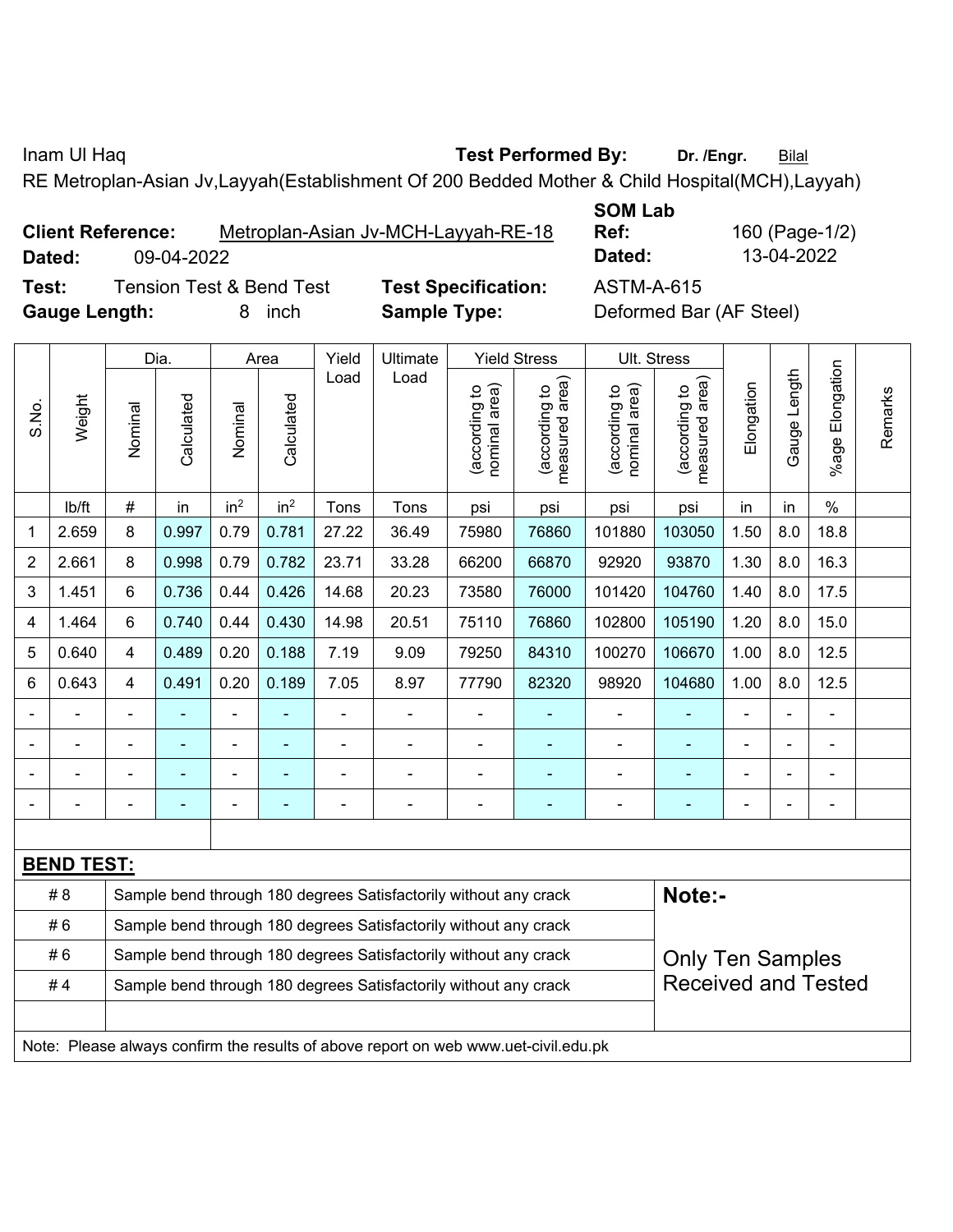Khalid Ahmad Khoso **Test Performed By:** Dr. /Engr. **Bilal** 

RE Metroplan-Asian Jv,Layyah(Establishment Of 200 Bedded Mother & Child Hospital(MCH),Layyah)

|        | <b>Client Reference:</b> |  | Metroplan-Asian Jv-MCH-Layyah-RE-033 |  |  |
|--------|--------------------------|--|--------------------------------------|--|--|
| Dated: | 09-04-2022               |  |                                      |  |  |
|        | _ . _                    |  |                                      |  |  |

**SOM Lab** 

**Ref:** 160 (Page-2/2) **Dated:** 09-04-2022 **Dated:** 13-04-2022

**Test:** Tension Test & Bend Test **Test Specification:** ASTM-A-615 **Gauge Length:** 8 inch **Sample Type:** Deformed Bar (AF Steel)

|                | Dia.<br>Area      |                |                                                                                             |                 |                 | Yield          | Ultimate                                                                            |                                | <b>Yield Stress</b>             |                                | Ult. Stress                     |                |              |                         |         |
|----------------|-------------------|----------------|---------------------------------------------------------------------------------------------|-----------------|-----------------|----------------|-------------------------------------------------------------------------------------|--------------------------------|---------------------------------|--------------------------------|---------------------------------|----------------|--------------|-------------------------|---------|
| S.No.          | Weight            | Nominal        | Calculated                                                                                  | Nominal         | Calculated      | Load           | Load                                                                                | nominal area)<br>(according to | (according to<br>measured area) | (according to<br>nominal area) | (according to<br>measured area) | Elongation     | Gauge Length | Elongation<br>$%$ age I | Remarks |
|                | lb/ft             | $\#$           | in                                                                                          | in <sup>2</sup> | in <sup>2</sup> | Tons           | Tons                                                                                | psi                            | psi                             | psi                            | psi                             | in             | in           | $\frac{0}{0}$           |         |
| 1              | 2.645             | 8              | 0.995                                                                                       | 0.79            | 0.777           | 26.40          | 36.19                                                                               | 73710                          | 74940                           | 101030                         | 102720                          | 1.40           | 8.0          | 17.5                    |         |
| $\overline{2}$ | 2.649             | 8              | 0.995                                                                                       | 0.79            | 0.778           | 26.32          | 36.19                                                                               | 73480                          | 74610                           | 101030                         | 102580                          | 1.50           | 8.0          | 18.8                    |         |
| 3              | 1.515             | 6              | 0.753                                                                                       | 0.44            | 0.445           | 15.27          | 20.41                                                                               | 76540                          | 75680                           | 102290                         | 101140                          | 1.30           | 8.0          | 16.3                    |         |
|                |                   | $\blacksquare$ |                                                                                             | $\overline{a}$  |                 | $\blacksquare$ | $\blacksquare$                                                                      | $\blacksquare$                 |                                 | $\blacksquare$                 | $\blacksquare$                  | $\blacksquare$ |              | ÷                       |         |
|                |                   | $\blacksquare$ | ÷,                                                                                          | ÷,              | $\blacksquare$  | $\blacksquare$ | $\blacksquare$                                                                      | $\blacksquare$                 | ٠                               | $\blacksquare$                 | ۰                               |                |              | $\blacksquare$          |         |
|                |                   | ä,             | ٠                                                                                           | $\blacksquare$  |                 | $\blacksquare$ | $\blacksquare$                                                                      | $\blacksquare$                 | ۰                               | $\blacksquare$                 | $\overline{\phantom{0}}$        | $\blacksquare$ |              | $\blacksquare$          |         |
|                | ä,                | $\blacksquare$ | $\blacksquare$                                                                              | ÷,              | $\blacksquare$  | $\blacksquare$ | $\blacksquare$                                                                      | $\blacksquare$                 | $\blacksquare$                  | $\blacksquare$                 | $\blacksquare$                  | $\blacksquare$ |              | ä,                      |         |
|                |                   |                |                                                                                             |                 |                 |                |                                                                                     |                                |                                 |                                |                                 |                |              | ÷                       |         |
|                |                   |                |                                                                                             |                 |                 |                |                                                                                     |                                |                                 |                                | ۰                               |                |              |                         |         |
|                |                   | $\blacksquare$ |                                                                                             |                 |                 |                | $\blacksquare$                                                                      | $\blacksquare$                 | $\blacksquare$                  | $\blacksquare$                 | ۰                               | $\blacksquare$ |              | $\blacksquare$          |         |
|                |                   |                |                                                                                             |                 |                 |                |                                                                                     |                                |                                 |                                |                                 |                |              |                         |         |
|                | <b>BEND TEST:</b> |                |                                                                                             |                 |                 |                |                                                                                     |                                |                                 |                                |                                 |                |              |                         |         |
|                | # 8               |                |                                                                                             |                 |                 |                | Sample bend through 180 degrees Satisfactorily without any crack                    |                                |                                 |                                | Note:-                          |                |              |                         |         |
|                | # 8               |                |                                                                                             |                 |                 |                | Sample bend through 180 degrees Satisfactorily without any crack                    |                                |                                 |                                |                                 |                |              |                         |         |
|                | #6                |                | Sample bend through 180 degrees Satisfactorily without any crack<br><b>Only Six Samples</b> |                 |                 |                |                                                                                     |                                |                                 |                                |                                 |                |              |                         |         |
|                |                   |                | <b>Received and Tested</b>                                                                  |                 |                 |                |                                                                                     |                                |                                 |                                |                                 |                |              |                         |         |
|                |                   |                |                                                                                             |                 |                 |                |                                                                                     |                                |                                 |                                |                                 |                |              |                         |         |
|                |                   |                |                                                                                             |                 |                 |                | Note: Please always confirm the results of above report on web www.uet-civil.edu.pk |                                |                                 |                                |                                 |                |              |                         |         |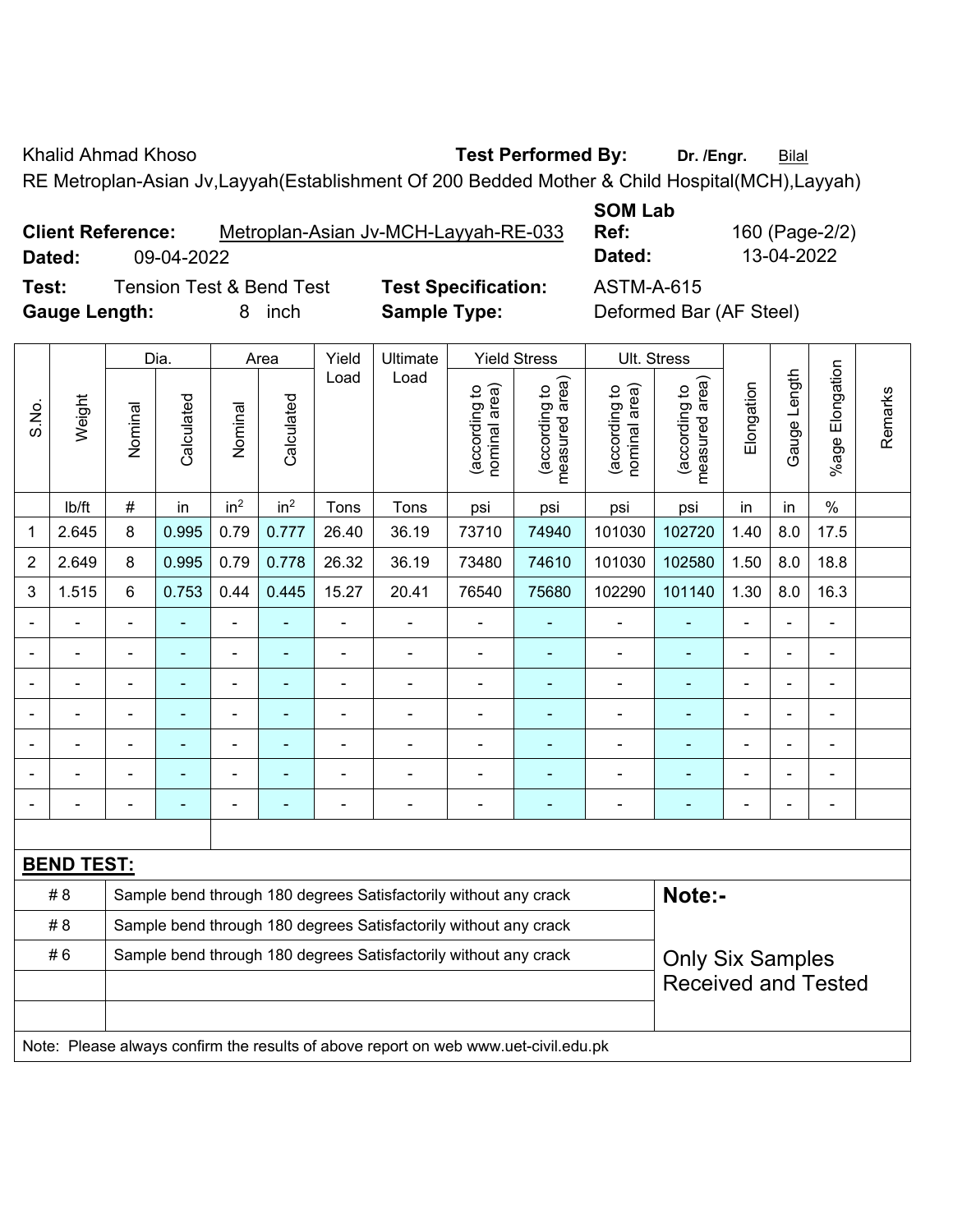Engr. Tayyab Rasool PM **Test Performed By:** Dr. /Engr. **Bilal** 

Renaissance International.(Overhead Water Reservoir (Trust Prime Block) At Lhr Motorway City,Lhr)

**Client Reference:** QC/22/025 **Dated:** 13-04-2022 **Dated:** 13-04-2022 **Test:** Tension Test & Bend Test **Test Specification:** ASTM-A-615

**Gauge Length:** 8 inch **Sample Type:** Deformed Bar

**SOM Lab** 

|                |                   |                | Dia.           |                 | Area            | Yield          | <b>Yield Stress</b>                                                                 |                                | Ult. Stress                     |                                |                                             |                |                |                       |         |
|----------------|-------------------|----------------|----------------|-----------------|-----------------|----------------|-------------------------------------------------------------------------------------|--------------------------------|---------------------------------|--------------------------------|---------------------------------------------|----------------|----------------|-----------------------|---------|
| S.No.          | Weight            | Nominal        | Calculated     | Nominal         | Calculated      | Load           | Load                                                                                | nominal area)<br>(according to | (according to<br>measured area) | (according to<br>nominal area) | (according to<br>measured area)<br>measured | Elongation     | Gauge Length   | Elongation<br>$%$ age | Remarks |
|                | lb/ft             | #              | in             | in <sup>2</sup> | in <sup>2</sup> | Tons           | Tons                                                                                | psi                            | psi                             | psi                            | psi                                         | in             | in             | $\%$                  |         |
| 1              | 2.639             | 8              | 0.994          | 0.79            | 0.776           | 29.07          | 36.14                                                                               | 81160                          | 82630                           | 100880                         | 102700                                      | 1.40           | 8.0            | 17.5                  |         |
| $\overline{2}$ | 2.642             | 8              | 0.994          | 0.79            | 0.776           | 28.09          | 34.76                                                                               | 78430                          | 79850                           | 97040                          | 98790                                       | 1.50           | 8.0            | 18.8                  |         |
| 3              | 1.472             | 6              | 0.743          | 0.44            | 0.433           | 15.01          | 19.11                                                                               | 75210                          | 76430                           | 95800                          | 97350                                       | 1.20           | 8.0            | 15.0                  |         |
| 4              | 1.475             | 6              | 0.743          | 0.44            | 0.433           | 15.51          | 19.27                                                                               | 77770                          | 79030                           | 96570                          | 98130                                       | 0.90           | 8.0            | 11.3                  |         |
|                |                   |                |                | $\blacksquare$  |                 |                | ä,                                                                                  |                                |                                 |                                |                                             |                |                | $\blacksquare$        |         |
|                |                   |                | $\blacksquare$ | ÷,              | ٠               | ä,             | ä,                                                                                  | ä,                             | ۰                               | $\blacksquare$                 | $\blacksquare$                              | ä,             | $\blacksquare$ | $\blacksquare$        |         |
|                |                   | $\blacksquare$ | $\blacksquare$ | $\blacksquare$  | $\blacksquare$  | $\blacksquare$ | ÷                                                                                   | $\blacksquare$                 |                                 | $\blacksquare$                 | $\blacksquare$                              | $\blacksquare$ | $\blacksquare$ | $\blacksquare$        |         |
|                |                   | Ē,             | $\blacksquare$ | $\blacksquare$  |                 | $\blacksquare$ |                                                                                     |                                |                                 |                                | ۰                                           |                |                | $\blacksquare$        |         |
|                |                   |                |                | $\blacksquare$  |                 |                | $\blacksquare$                                                                      |                                |                                 |                                | ۰                                           |                |                |                       |         |
|                |                   |                |                | ÷,              | ۰               | $\overline{a}$ | $\blacksquare$                                                                      | $\blacksquare$                 | ۰                               | $\overline{a}$                 | ۰                                           | $\blacksquare$ | $\blacksquare$ | $\blacksquare$        |         |
|                |                   |                |                |                 |                 |                |                                                                                     |                                |                                 |                                |                                             |                |                |                       |         |
|                | <b>BEND TEST:</b> |                |                |                 |                 |                |                                                                                     |                                |                                 |                                |                                             |                |                |                       |         |
|                | # 8               |                |                |                 |                 |                | Sample bend through 180 degrees Satisfactorily without any crack                    |                                |                                 |                                | Note:-                                      |                |                |                       |         |
|                | #6                |                |                |                 |                 |                | Sample bend through 180 degrees Satisfactorily without any crack                    |                                |                                 |                                |                                             |                |                |                       |         |
|                |                   |                |                |                 |                 |                |                                                                                     |                                |                                 |                                | <b>Only Six Samples</b>                     |                |                |                       |         |
|                |                   |                |                |                 |                 |                | <b>Received and Tested</b>                                                          |                                |                                 |                                |                                             |                |                |                       |         |
|                |                   |                |                |                 |                 |                |                                                                                     |                                |                                 |                                |                                             |                |                |                       |         |
|                |                   |                |                |                 |                 |                | Note: Please always confirm the results of above report on web www.uet-civil.edu.pk |                                |                                 |                                |                                             |                |                |                       |         |

**Ref:** 161 (Page-1/1)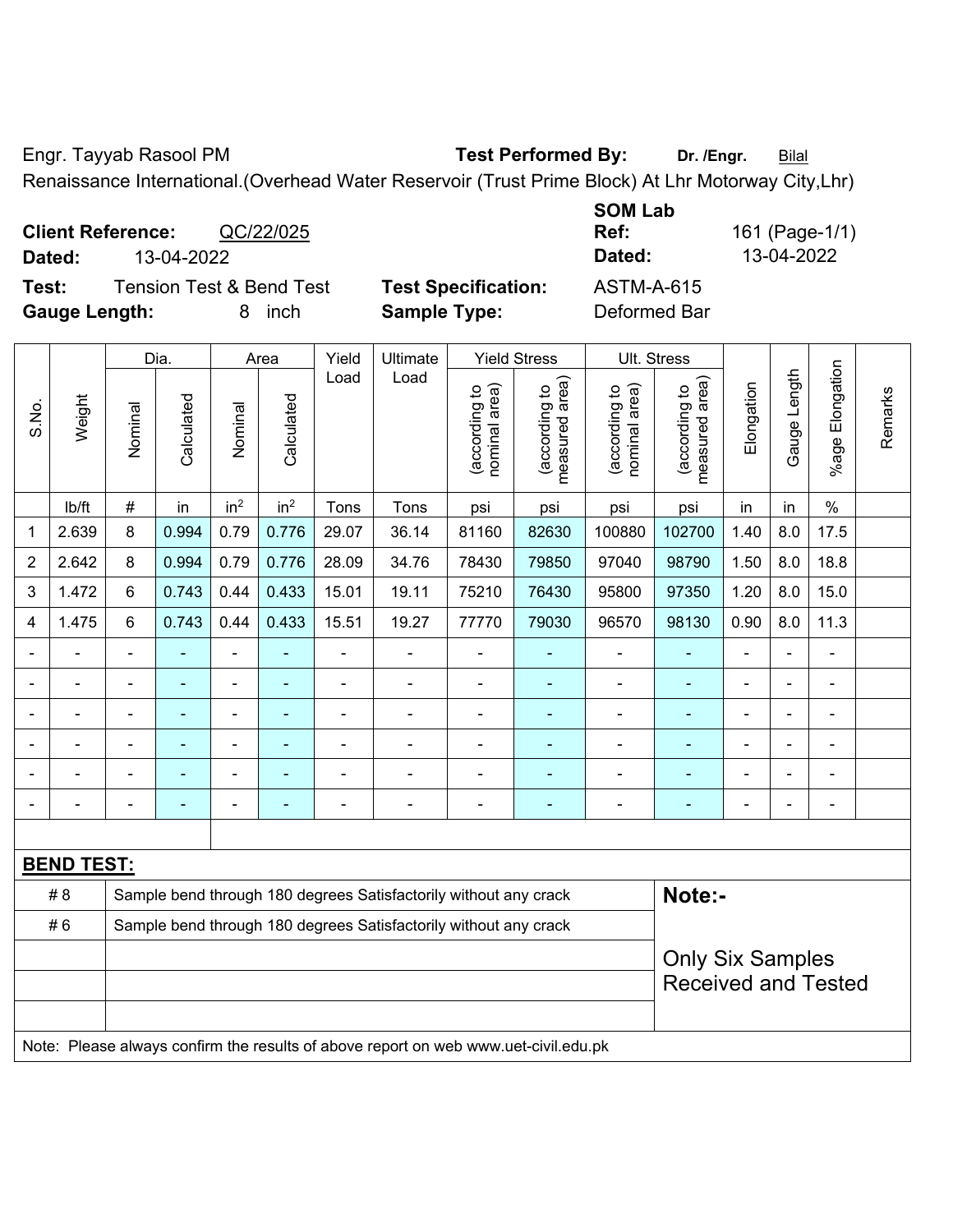Z.H Kazmi **Test Performed By: Dr. /Engr.** Asad Ali Gillani

Z.H Kazmi & Associates,(Const Of Boundarywall & Misc Work At ABL New Warehouse Jhang)

**Client Reference:** Nil

**Dated:** 13-04-2022 **Dated:** 13-04-2022

**Test:** Tension Test & Bend Test **Test Specification:** ASTM-A-615 **Gauge Length:** 8 inch **Sample Type:** Deformed Bar

**SOM Lab Ref:** 162 (Page-1/1)

|                |                   | Dia.           |                | Area            | Yield                    | Ultimate       |                                                                  | <b>Yield Stress</b>            |                                    | Ult. Stress                    |                                    |                |                |                              |         |
|----------------|-------------------|----------------|----------------|-----------------|--------------------------|----------------|------------------------------------------------------------------|--------------------------------|------------------------------------|--------------------------------|------------------------------------|----------------|----------------|------------------------------|---------|
| S.No.          | Weight            | Nominal        | Calculated     | Nominal         | Calculated               | Load           | Load                                                             | nominal area)<br>(according to | area)<br>(according to<br>measured | nominal area)<br>(according to | area)<br>(according to<br>measured | Elongation     | Gauge Length   | Elongation<br>$%$ age        | Remarks |
|                | lb/ft             | #              | in             | in <sup>2</sup> | in <sup>2</sup>          | Tons           | Tons                                                             | psi                            | psi                                | psi                            | psi                                | in             | in             | $\%$                         |         |
| 1              | 2.708             | 8              | 1.007          | 0.79            | 0.796                    | 24.92          | 34.76                                                            | 69580                          | 69060                              | 97040                          | 96310                              | 1.40           | 8.0            | 17.5                         |         |
| 2              | 2.628             | 8              | 0.991          | 0.79            | 0.772                    | 29.31          | 36.97                                                            | 81820                          | 83730                              | 103220                         | 105620                             | 1.30           | 8.0            | 16.3                         |         |
| 3              | 1.466             | 6              | 0.741          | 0.44            | 0.431                    | 13.37          | 19.42                                                            | 67040                          | 68440                              | 97340                          | 99370                              | 1.20           | 8.0            | 15.0                         |         |
| 4              | 1.468             | 6              | 0.741          | 0.44            | 0.431                    | 13.56          | 19.37                                                            | 67960                          | 69380                              | 97080                          | 99110                              | 1.30           | 8.0            | 16.3                         |         |
| 5              | 0.690             | $\overline{4}$ | 0.508          | 0.20            | 0.203                    | 6.88           | 9.25                                                             | 75880                          | 74760                              | 101960                         | 100450                             | 1.30           | 8.0            | 16.3                         |         |
| 6              | 0.688             | 4              | 0.507          | 0.20            | 0.202                    | 7.03           | 9.38                                                             | 77560                          | 76800                              | 103420                         | 102390                             | 1.20           | 8.0            | 15.0                         |         |
| $\blacksquare$ |                   | $\blacksquare$ |                | $\blacksquare$  | $\overline{\phantom{a}}$ | $\blacksquare$ | ÷                                                                | $\blacksquare$                 | ٠                                  | ÷                              | $\blacksquare$                     | $\blacksquare$ | $\blacksquare$ | $\blacksquare$               |         |
|                |                   | $\blacksquare$ | ä,             | $\blacksquare$  | $\overline{\phantom{a}}$ | ä,             | ÷                                                                | $\blacksquare$                 | ۰                                  | ä,                             | $\blacksquare$                     | $\blacksquare$ |                | ÷,                           |         |
|                |                   |                |                |                 |                          |                |                                                                  |                                |                                    | $\blacksquare$                 | $\blacksquare$                     |                |                | $\blacksquare$               |         |
| $\blacksquare$ |                   | ٠              | $\blacksquare$ | ÷               | $\overline{\phantom{a}}$ | $\overline{a}$ | $\blacksquare$                                                   | $\overline{a}$                 | ۰                                  | $\overline{\phantom{0}}$       | ۰                                  | $\blacksquare$ | $\blacksquare$ | $\qquad \qquad \blacksquare$ |         |
|                |                   |                |                |                 |                          |                |                                                                  |                                |                                    |                                |                                    |                |                |                              |         |
|                | <b>BEND TEST:</b> |                |                |                 |                          |                |                                                                  |                                |                                    |                                |                                    |                |                |                              |         |
|                | # 8               |                |                |                 |                          |                | Sample bend through 180 degrees Satisfactorily without any crack |                                | Note:-                             |                                |                                    |                |                |                              |         |
|                | #6                |                |                |                 |                          |                | Sample bend through 180 degrees Satisfactorily without any crack |                                |                                    |                                |                                    |                |                |                              |         |
|                | #4                |                |                |                 |                          |                | Sample bend through 180 degrees Satisfactorily without any crack |                                |                                    |                                | <b>Only Nine Samples</b>           |                |                |                              |         |
|                |                   |                |                |                 |                          |                |                                                                  |                                |                                    |                                | <b>Received and Tested</b>         |                |                |                              |         |
|                |                   |                |                |                 |                          |                |                                                                  |                                |                                    |                                |                                    |                |                |                              |         |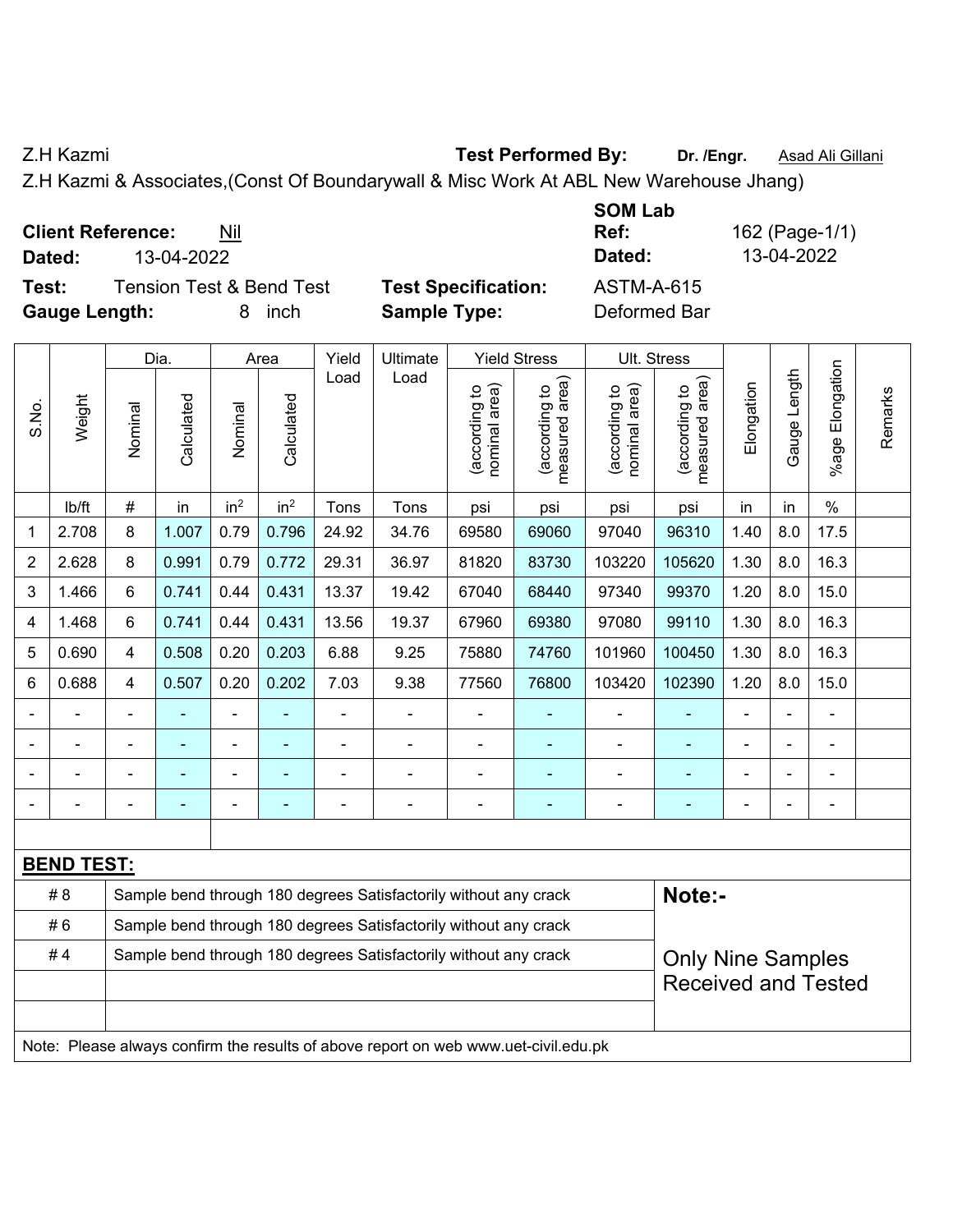Engr Atif Bashir Ahmad **Test Performed By: Dr. /Engr.** Asad Ali Gillani

MCQ Sefam (Pvt.) Ltd Lahore.(Ex-Hunble Tex Production Hall Extension Lahore)

|                      | <b>Client Reference:</b> | Sefam/Hun/Ittefag/01                |                            | <b>SOM Lab</b><br>Ref: | 163 (Page-1/1) |
|----------------------|--------------------------|-------------------------------------|----------------------------|------------------------|----------------|
| Dated:               | 12-04-2022               |                                     |                            | Dated:                 | 13-04-2022     |
| Test:                |                          | <b>Tension Test &amp; Bend Test</b> | <b>Test Specification:</b> | <b>ASTM-A-615</b>      |                |
| <b>Gauge Length:</b> |                          | inch                                | <b>Sample Type:</b>        | Deformed Bar           |                |

|                |                   |                | Dia.       |                 | Area            | Yield                                                            | Ultimate                                                                            |                                | <b>Yield Stress</b>                         |                                | Ult. Stress                                 |                |                |                       |         |
|----------------|-------------------|----------------|------------|-----------------|-----------------|------------------------------------------------------------------|-------------------------------------------------------------------------------------|--------------------------------|---------------------------------------------|--------------------------------|---------------------------------------------|----------------|----------------|-----------------------|---------|
| S.No.          | Weight            | Nominal        | Calculated | Nominal         | Calculated      | Load                                                             | Load                                                                                | nominal area)<br>(according to | (according to<br>neasured area)<br>measured | nominal area)<br>(according to | (according to<br>measured area)<br>measured | Elongation     | Gauge Length   | Elongation<br>$%$ age | Remarks |
|                | lb/ft             | #              | in         | in <sup>2</sup> | in <sup>2</sup> | Tons                                                             | Tons                                                                                | psi                            | psi                                         | psi                            | psi                                         | in             | in             | $\%$                  |         |
| 1              | 2.655             | 8              | 0.997      | 0.79            | 0.780           | 29.71                                                            | 36.85                                                                               | 82960                          | 84020                                       | 102880                         | 104200                                      | 1.20           | 8.0            | 15.0                  |         |
| $\overline{2}$ | 1.487             | 6              | 0.746      | 0.44            | 0.437           | 16.41                                                            | 20.39                                                                               | 82260                          | 82830                                       | 102190                         | 102890                                      | 1.00           | 8.0            | 12.5                  |         |
| 3              | 0.660             | 4              | 0.497      | 0.20            | 0.194           | 7.14                                                             | 9.07                                                                                | 78690                          | 81120                                       | 100050                         | 103140                                      | 1.10           | 8.0            | 13.8                  |         |
|                | ÷                 | $\blacksquare$ | ä,         | ÷,              |                 | ÷,                                                               | ÷,                                                                                  | $\blacksquare$                 | $\blacksquare$                              | $\blacksquare$                 | ÷                                           | $\blacksquare$ | $\overline{a}$ | $\blacksquare$        |         |
|                | $\frac{1}{2}$     | $\blacksquare$ | ÷,         | ÷,              |                 | $\blacksquare$                                                   | ÷                                                                                   | $\blacksquare$                 | $\blacksquare$                              | $\blacksquare$                 | ÷                                           | $\blacksquare$ | $\blacksquare$ | $\blacksquare$        |         |
|                | $\blacksquare$    | $\blacksquare$ | ÷          | ÷,              |                 | $\blacksquare$                                                   | $\blacksquare$                                                                      | L,                             | $\blacksquare$                              | $\blacksquare$                 | ۰                                           | $\overline{a}$ | $\blacksquare$ | $\blacksquare$        |         |
|                | $\overline{a}$    |                |            | $\blacksquare$  |                 |                                                                  | $\blacksquare$                                                                      | ä,                             | $\blacksquare$                              | $\blacksquare$                 | ۰                                           | Ē,             |                | ä,                    |         |
|                |                   |                |            |                 |                 |                                                                  |                                                                                     |                                |                                             |                                |                                             |                |                |                       |         |
|                |                   |                |            |                 |                 |                                                                  |                                                                                     | $\blacksquare$                 |                                             |                                |                                             |                |                |                       |         |
|                | -                 | $\blacksquare$ | ۰          | ۰               |                 | $\blacksquare$                                                   | $\blacksquare$                                                                      | $\overline{a}$                 | $\overline{\phantom{0}}$                    | $\blacksquare$                 | ۰                                           | $\blacksquare$ | $\blacksquare$ | $\blacksquare$        |         |
|                |                   |                |            |                 |                 |                                                                  |                                                                                     |                                |                                             |                                |                                             |                |                |                       |         |
|                | <b>BEND TEST:</b> |                |            |                 |                 |                                                                  |                                                                                     |                                |                                             |                                |                                             |                |                |                       |         |
|                | # 8               |                |            |                 |                 |                                                                  | Sample bend through 180 degrees Satisfactorily without any crack                    |                                |                                             |                                | Note:-                                      |                |                |                       |         |
|                | #6                |                |            |                 |                 |                                                                  | Sample bend through 180 degrees Satisfactorily without any crack                    |                                |                                             |                                |                                             |                |                |                       |         |
|                | #4                |                |            |                 |                 | Sample bend through 180 degrees Satisfactorily without any crack |                                                                                     | <b>Only Six Samples</b>        |                                             |                                |                                             |                |                |                       |         |
|                |                   |                |            |                 |                 |                                                                  |                                                                                     | <b>Received and Tested</b>     |                                             |                                |                                             |                |                |                       |         |
|                |                   |                |            |                 |                 |                                                                  |                                                                                     |                                |                                             |                                |                                             |                |                |                       |         |
|                |                   |                |            |                 |                 |                                                                  | Note: Please always confirm the results of above report on web www.uet-civil.edu.pk |                                |                                             |                                |                                             |                |                |                       |         |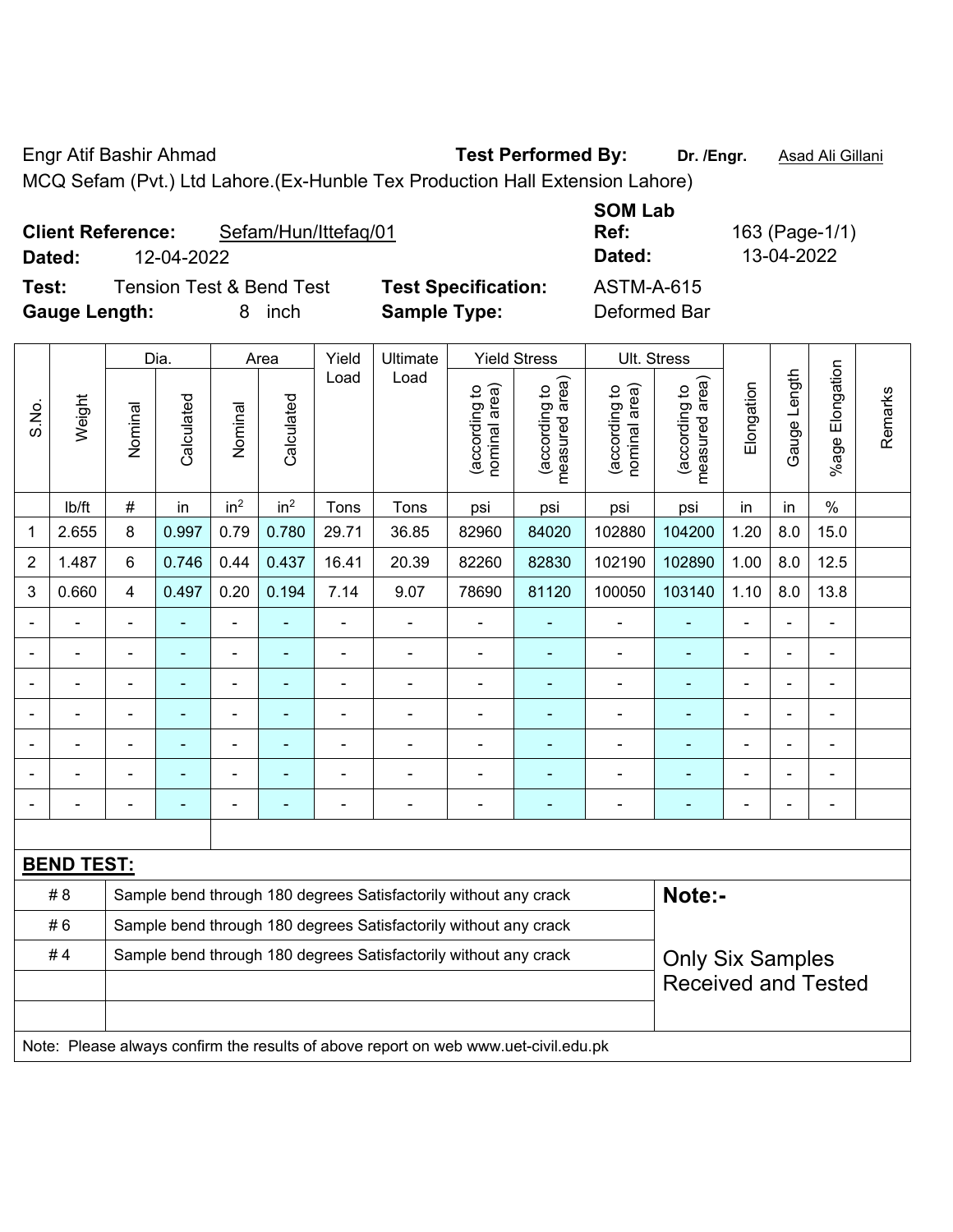Ramiz Khan **Test Performed By:** Dr. /Engr. **Asad Ali Gillani** Cambridge Control of the Manus Control of the Manus

Building Standards Lahore.(Const. Of Residential Building At Zafar Ali Road,Lahore)

| <b>Client Reference:</b> |            |     | GT/LTR/220413-038 |  |
|--------------------------|------------|-----|-------------------|--|
| Dated:                   | 13-04-2022 |     |                   |  |
| $\sim$                   |            | . – |                   |  |

**Test:** Tension Test & Bend Test **Test Specification:** ASTM-A-615 **Gauge Length:** 8 inch **Sample Type:** Deformed Bar

**SOM Lab Ref:** 164 (Page-1/1) **Dated:** 13-04-2022 **Dated:** 13-04-2022

|                |                   |                          | Dia.                   |                          | Area                     | Yield          | Ultimate                                                                            |                                | <b>Yield Stress</b>             | Ult. Stress                    |                                 |                |                |                          |         |
|----------------|-------------------|--------------------------|------------------------|--------------------------|--------------------------|----------------|-------------------------------------------------------------------------------------|--------------------------------|---------------------------------|--------------------------------|---------------------------------|----------------|----------------|--------------------------|---------|
| S.No.          | Weight            | Nominal                  | Calculated             | Nominal                  | Calculated               | Load           | Load                                                                                | nominal area)<br>(according to | (according to<br>measured area) | nominal area)<br>(according to | (according to<br>measured area) | Elongation     | Gauge Length   | Elongation<br>%age       | Remarks |
|                | lb/ft             | $\#$                     | in                     | in <sup>2</sup>          | in <sup>2</sup>          | Tons           | Tons                                                                                | psi                            | psi                             | psi                            | psi                             | in             | in             | $\%$                     |         |
| 1              | 2.591             | 8                        | 0.984                  | 0.79                     | 0.761                    | 29.28          | 36.19                                                                               | 81730                          | 84850                           | 101030                         | 104880                          | 1.10           | 8.0            | 13.8                     |         |
| 2              | 2.593             | 8                        | 0.985                  | 0.79                     | 0.762                    | 29.15          | 35.83                                                                               | 81390                          | 84380                           | 100030                         | 103710                          | 1.20           | 8.0            | 15.0                     |         |
| 3              | 2.582             | 8                        | 0.983                  | 0.79                     | 0.759                    | 29.48          | 36.09                                                                               | 82300                          | 85660                           | 100740                         | 104860                          | 1.00           | 8.0            | 12.5                     |         |
| 4              | 0.667             | $\overline{\mathbf{4}}$  | 0.500                  | 0.20                     | 0.196                    | 7.65           | 9.19                                                                                | 84310                          | 86030                           | 101390                         | 103460                          | 1.00           | 8.0            | 12.5                     |         |
| 5              | 0.670             | $\overline{4}$           | 0.501                  | 0.20                     | 0.197                    | 7.85           | 9.33                                                                                | 86560                          | 87870                           | 102860                         | 104420                          | 1.00           | 8.0            | 12.5                     |         |
| 6              | 0.670             | $\overline{4}$           | 0.501                  | 0.20                     | 0.197                    | 7.75           | 9.19                                                                                | 85430                          | 86730                           | 101390                         | 102940                          | 1.00           | 8.0            | 12.5                     |         |
|                |                   |                          |                        |                          |                          |                | ÷.                                                                                  |                                |                                 |                                |                                 |                |                |                          |         |
| $\blacksquare$ |                   | $\overline{\phantom{0}}$ | ۰                      | $\overline{\phantom{a}}$ | $\blacksquare$           | $\blacksquare$ |                                                                                     | $\blacksquare$                 | ٠                               | $\blacksquare$                 | $\blacksquare$                  | ٠              | ۰              | $\overline{\phantom{a}}$ |         |
|                |                   | $\blacksquare$           | ÷,                     | $\blacksquare$           | $\blacksquare$           | Ē,             | ÷,                                                                                  | $\blacksquare$                 | ٠                               | $\blacksquare$                 | $\overline{\phantom{0}}$        | $\blacksquare$ | $\blacksquare$ | $\blacksquare$           |         |
|                |                   | ÷                        | ÷,                     | ÷,                       | $\overline{\phantom{a}}$ | Ĭ.             | ä,                                                                                  | $\blacksquare$                 | ä,                              | $\blacksquare$                 | ٠                               | L,             |                | ÷,                       |         |
|                |                   |                          |                        |                          |                          |                |                                                                                     |                                |                                 |                                |                                 |                |                |                          |         |
|                | <b>BEND TEST:</b> |                          |                        |                          |                          |                |                                                                                     |                                |                                 |                                |                                 |                |                |                          |         |
|                |                   |                          | No Bend test performed |                          |                          |                |                                                                                     |                                |                                 |                                | Note:-                          |                |                |                          |         |
|                |                   |                          |                        |                          |                          |                |                                                                                     |                                |                                 |                                |                                 |                |                |                          |         |
|                |                   |                          |                        |                          |                          |                | <b>Only Six Samples</b>                                                             |                                |                                 |                                |                                 |                |                |                          |         |
|                |                   |                          |                        |                          |                          |                |                                                                                     |                                |                                 |                                | <b>Received and Tested</b>      |                |                |                          |         |
|                |                   |                          |                        |                          |                          |                |                                                                                     |                                |                                 |                                |                                 |                |                |                          |         |
|                |                   |                          |                        |                          |                          |                | Note: Please always confirm the results of above report on web www.uet-civil.edu.pk |                                |                                 |                                |                                 |                |                |                          |         |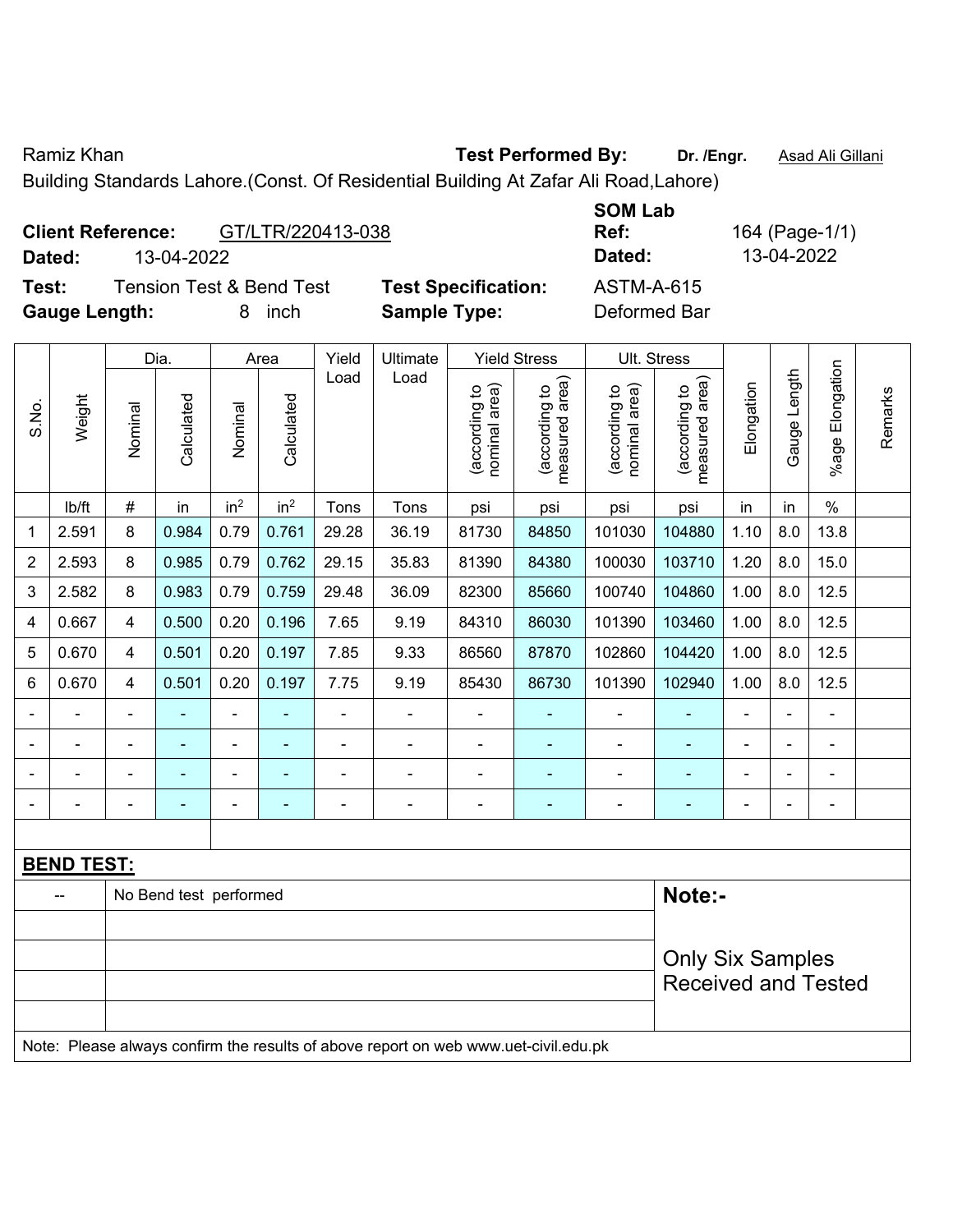Engr. Zeeshan Shahid **Test Performed By: Dr. /Engr.** Bilal

PD Elantra Tech\* Lahore.(Const Of DHA 8 Plot No 223 C)

## **Client Reference:** DHA 8 Plote No 223C

**Test:** Tension Test & Bend Test **Test Specification:** ASTM-A-615 **Gauge Length:** 8 inch **Sample Type:** Deformed Bar (Model Steel)

**SOM Lab Ref:** 165 (Page-1/1) **Dated:** 13-04-2022 **Dated:** 13-04-2022

|                |                   |                         | Dia.                    |                 | Area            | Yield          | Ultimate                                                                            |                                | <b>Yield Stress</b>             |                                | Ult. Stress                     |                |                          |                              |         |
|----------------|-------------------|-------------------------|-------------------------|-----------------|-----------------|----------------|-------------------------------------------------------------------------------------|--------------------------------|---------------------------------|--------------------------------|---------------------------------|----------------|--------------------------|------------------------------|---------|
| S.No.          | Weight            | Nominal                 | Calculated              | Nominal         | Calculated      | Load           | Load                                                                                | nominal area)<br>(according to | (according to<br>measured area) | (according to<br>nominal area) | (according to<br>measured area) | Elongation     | Gauge Length             | Elongation<br>$%$ age $ $    | Remarks |
|                | lb/ft             | $\#$                    | in                      | in <sup>2</sup> | in <sup>2</sup> | Tons           | Tons                                                                                | psi                            | psi                             | psi                            | psi                             | in             | in                       | $\%$                         |         |
| 1              | 1.496             | 6                       | 0.748                   | 0.44            | 0.440           | 14.70          | 19.83                                                                               | 73680                          | 73680                           | 99380                          | 99380                           | 1.30           | 8.0                      | 16.3                         |         |
| $\overline{2}$ | 1.504             | 6                       | 0.750                   | 0.44            | 0.442           | 15.51          | 20.61                                                                               | 77770                          | 77420                           | 103310                         | 102850                          | 1.20           | 8.0                      | 15.0                         |         |
| 3              | 0.632             | $\overline{\mathbf{4}}$ | 0.487                   | 0.20            | 0.186           | 6.95           | 9.14                                                                                | 76660                          | 82430                           | 100830                         | 108420                          | 0.90           | 8.0                      | 11.3                         |         |
| 4              | 0.625             | 4                       | 0.484                   | 0.20            | 0.184           | 6.34           | 8.63                                                                                | 69920                          | 76000                           | 95210                          | 103490                          | 1.00           | 8.0                      | 12.5                         |         |
|                | ä,                |                         | $\blacksquare$          | ÷,              |                 | $\blacksquare$ | $\blacksquare$                                                                      | $\blacksquare$                 | $\overline{\phantom{a}}$        | $\blacksquare$                 | ۰                               | ä,             | $\blacksquare$           | ÷,                           |         |
|                |                   |                         | ٠                       | ÷               |                 | $\blacksquare$ | $\overline{\phantom{a}}$                                                            | $\blacksquare$                 | ÷                               | $\blacksquare$                 | ۰                               | ÷              | $\blacksquare$           | $\qquad \qquad \blacksquare$ |         |
|                | $\blacksquare$    | $\blacksquare$          | ÷.                      | $\blacksquare$  | $\blacksquare$  | ä,             | $\blacksquare$                                                                      | $\blacksquare$                 | $\blacksquare$                  | ä,                             | $\blacksquare$                  | $\blacksquare$ | $\overline{\phantom{a}}$ | $\blacksquare$               |         |
|                |                   |                         | $\blacksquare$          | $\blacksquare$  |                 |                |                                                                                     | $\blacksquare$                 |                                 |                                |                                 |                |                          | ä,                           |         |
|                |                   |                         |                         | $\blacksquare$  |                 |                |                                                                                     | $\blacksquare$                 |                                 |                                |                                 |                |                          | ÷                            |         |
|                |                   |                         |                         | $\overline{a}$  |                 |                | $\overline{\phantom{0}}$                                                            | $\blacksquare$                 | ÷                               | $\blacksquare$                 | ۰                               |                |                          | $\blacksquare$               |         |
|                |                   |                         |                         |                 |                 |                |                                                                                     |                                |                                 |                                |                                 |                |                          |                              |         |
|                | <b>BEND TEST:</b> |                         |                         |                 |                 |                |                                                                                     |                                |                                 |                                |                                 |                |                          |                              |         |
|                | #6                |                         |                         |                 |                 |                | Sample bend through 180 degrees Satisfactorily without any crack                    |                                |                                 |                                | Note:-                          |                |                          |                              |         |
|                | #4                |                         |                         |                 |                 |                | Sample bend through 180 degrees Satisfactorily without any crack                    |                                |                                 |                                |                                 |                |                          |                              |         |
|                |                   |                         | <b>Only Six Samples</b> |                 |                 |                |                                                                                     |                                |                                 |                                |                                 |                |                          |                              |         |
|                |                   |                         |                         |                 |                 |                |                                                                                     |                                |                                 |                                | <b>Received and Tested</b>      |                |                          |                              |         |
|                |                   |                         |                         |                 |                 |                | Note: Please always confirm the results of above report on web www.uet-civil.edu.pk |                                |                                 |                                |                                 |                |                          |                              |         |